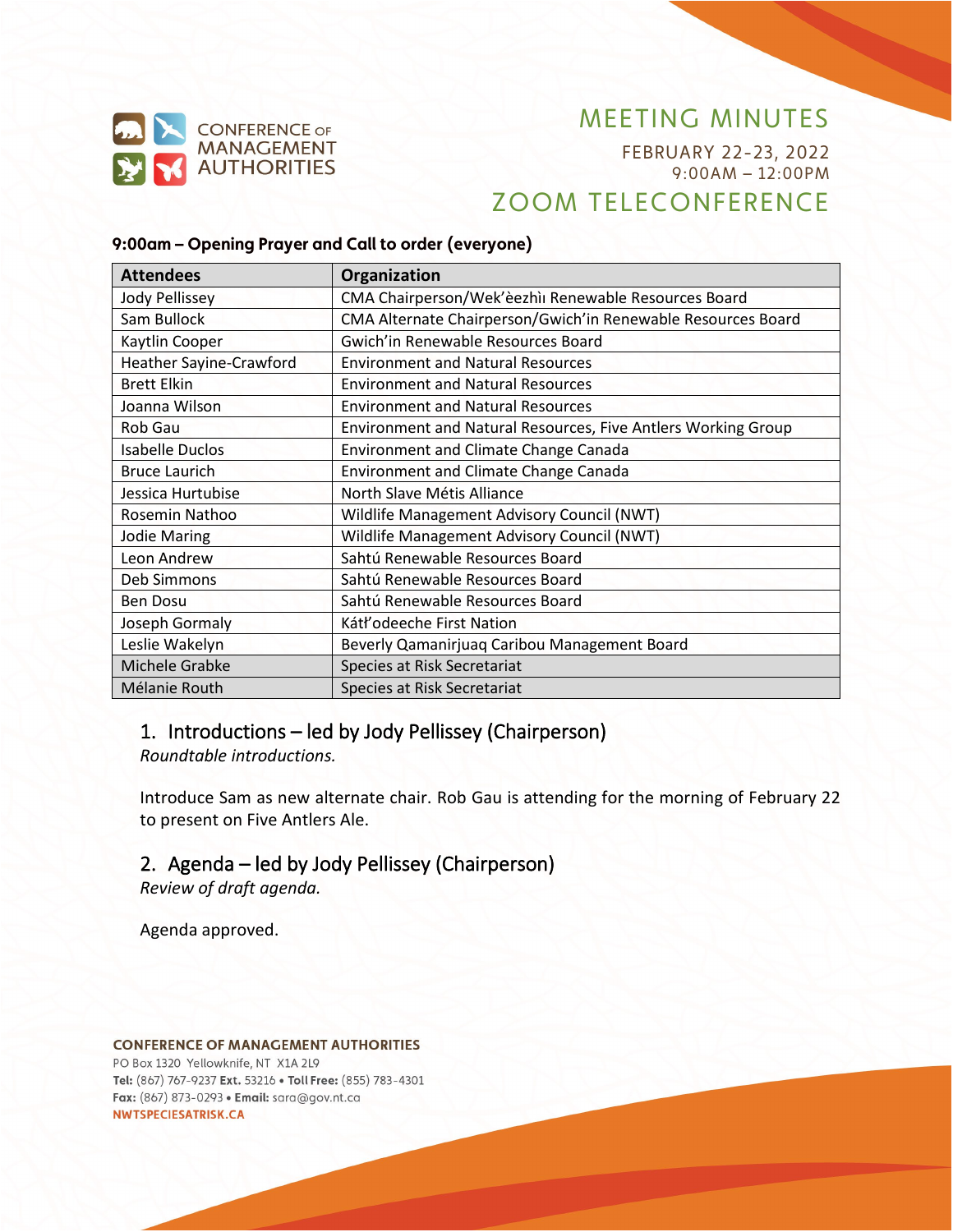

FEBRUARY 22-23, 2022 9:00AM – 12:00PM ZOOM TELECONFERENCE

### 3. Minutes – led by Jody Pellissey (Chairperson)

*Review and approve draft minutes from December 2021.*

Minutes approved with no additional changes.

### 4. Review of Action and Decision Items – led by Michele Grabke (Secretariat)

*Review of action and decision items from previous meetings and earlier outstanding action items.*

Long-term action items:

- The adoption of the federal Recovery Strategy for Peary caribou will begin once ECCC has finalized the document.
- The Secretariat is looking into next steps for adopting the federal Management plan for Northern Mountain Caribou.
- Tasks associated with communications and outreach for NWT species at risk are underway.
- The analysis of commonalities among actions in management plans/recovery strategies continues to be a bring forward item.

In progress action items:

- The CMA will be discussing communication strategies/initiatives today.
- The Management Partners for polar bear met in January to discuss the approach for the Polar Bear Progress Report and Review and again in February to go over the summary of implementation actions from 2018 – 2021.
- The Secretariat has a new tab on the website for the Species Conservation and Recovery Fund (SCARF), but will need to work with technicians to change the colour of the tab.

Decisions items include:

• April 2021: Consensus Agreements on Implementation of the Recovery Strategy for Barren-ground Caribou and Management Plan for Bats.

#### **CONFERENCE OF MANAGEMENT AUTHORITIES**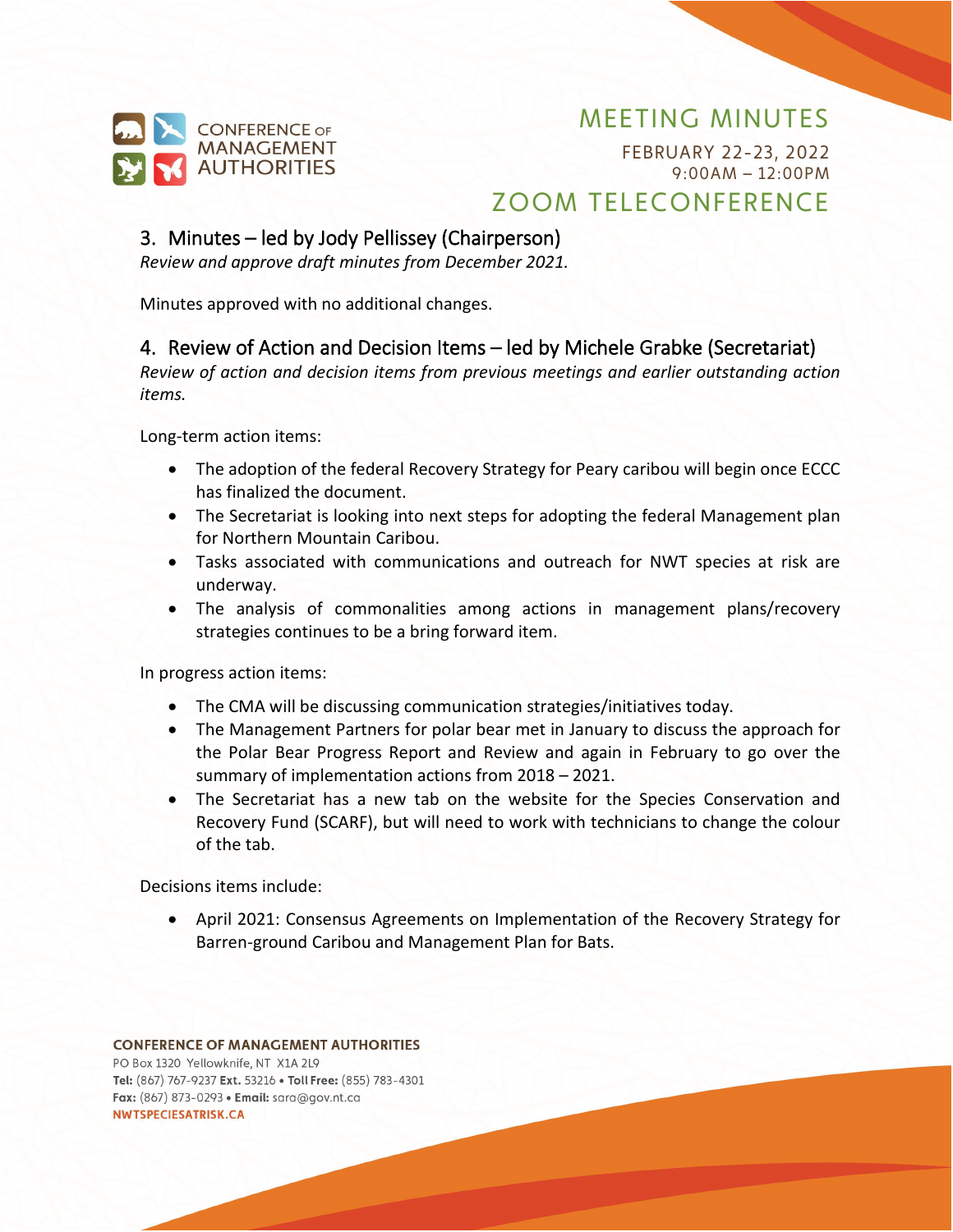

FEBRUARY 22-23, 2022 9:00AM – 12:00PM

# ZOOM TELECONFERENCE

- April & July 2021: Consensus Agreement and subsequent Listing of Northern Mountain Caribou as a species of Special Concern.
- November 2021: Approval and subsequent finalization of the Hairy Braya Progress Report which was posted online for the public.
- February 2022 (or leading up to): Decision to re-list polar bear as a species of Special Concern and decision to appoint Mr. Sam Bullock as the Conference of Management Authorities (CMA) Alternate Chair.

### 5. Species at Risk Committee – led by Michele Grabke (Secretariat)

*Update on membership and status reports.*

### Status Report Updates

There are currently five status reports in progress:

- Peregrine falcon (2022 assessment)
- Boreal caribou (2022 re-assessment)
- Peary caribou (2022 re-assessment)
- American white pelican (2023 assessment)
- Dolphin and Union caribou (2023 re-assessment)

Request for proposals for the following species status reports will go out spring 2022:

- Hairy braya (2024 re-assessment)
- Common muskrat (2024 assessment)

#### Membership

The membership term for Lynda Yonge (appointed by the GNWT) expires March 23, 2022. GNWT is in the process of re-appointing Lynda to the Species at Risk Committee (SARC) for another term.

### 6. Species Conservation and Recovery Fund (SCARF) – led by Mélanie Routh (Secretariat)

*General updates on the 2022/23 program year and website change.*

#### **CONFERENCE OF MANAGEMENT AUTHORITIES**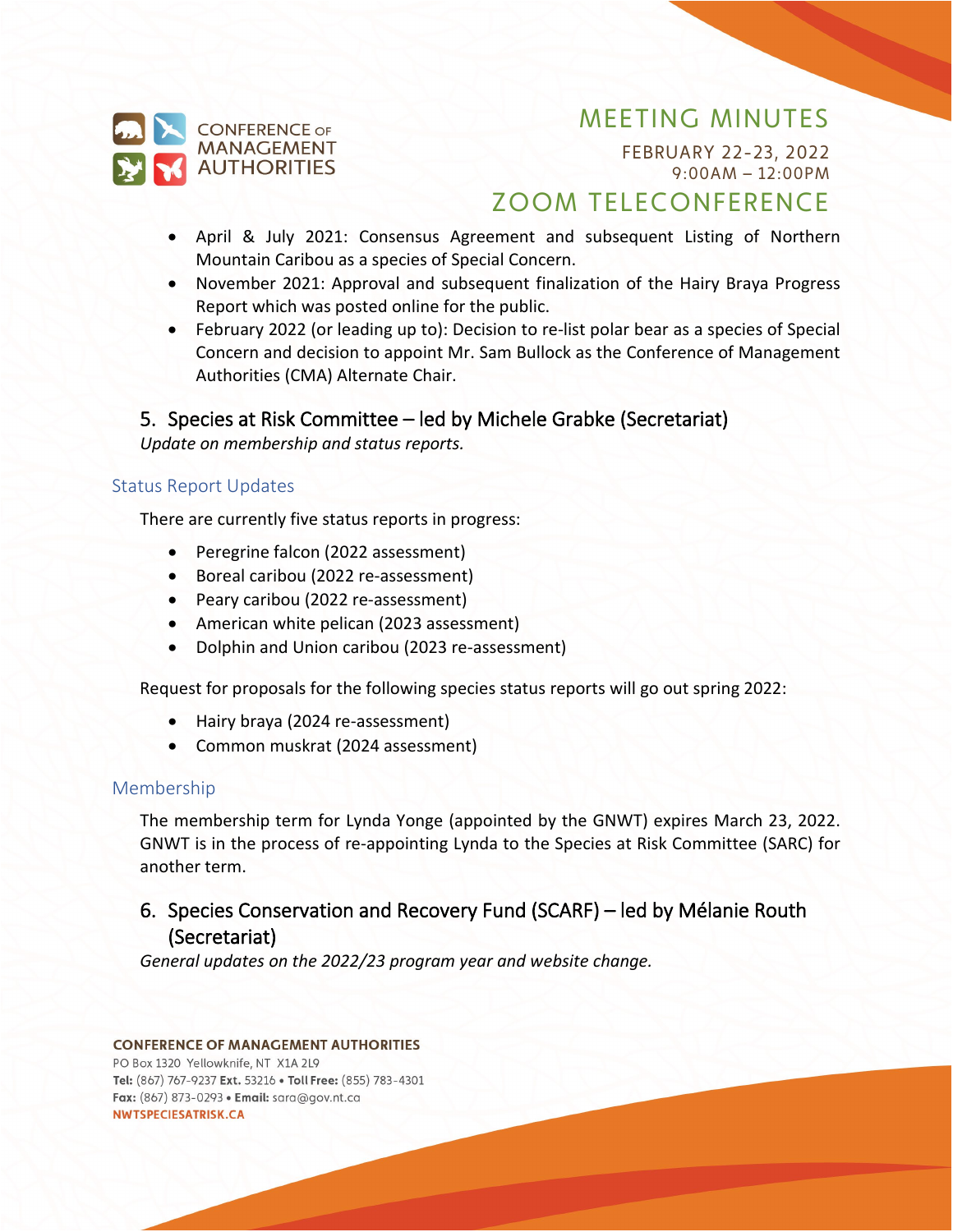

FEBRUARY 22-23, 2022 9:00AM – 12:00PM ZOOM TELECONFERENCE

#### SCARF 2022/23 Application Period

The 2022/23 application period for the Species Conservation and Recovery Fund opened January 15, 2022 and closes March 1, 2022. Brochures and posters were mailed out to CMA members on the first week of January 2022. Application material (i.e., application form, report template, brochure, and poster) is available for download on the NWT Species at Risk website.

#### SCARF Website Change

At the 2021 December CMA meeting, the Secretariat proposed to move the "Species Conservation and Recovery Fund" page under the "NWT List of Species at Risk" header on the left-hand panel of the NWT Species at Risk website rather than having it nested within the "What Can I Do?" header. The Secretariat has moved the SCARF page on the website and the original link has been maintained. However, the Secretariat was unsuccessful in changing the color of the new tab and will need website support to make the change on the website.

### 7. Species at Risk Communication Strategy – led by Michele Grabke (Secretariat)

*Progress update on communications strategies underway and upcoming.*

#### Five Antlers Ale

The Working Group met on January 28, 2022 to evaluate the success of the collaboration and to recommend where to direct partial proceeds. A presentation of the evaluation was provided by Working Group member Rob Gau including sales and website metrics. The CMA discussed overall satisfaction with the collaboration and recommendations for partial proceeds.

The Working Group recommended future collaborations with NWT Brewing Co. During the CMA meeting, an online poll was held that asked "what is your level of satisfaction with the Five Antlers collaboration?". The majority of members in attendance were satisfied with the collaboration (Satisfied: 10/13 or 77%; Neutral: 3/13 or 23%; Unsatisfied: 0/13). The collaboration also matched (4/13 or 31%) or exceeded expectations (9/13 or 69%).

The Working Group also suggested that if a future collaboration is pursued to consider highlighting lesser known species to heighten their profile (e.g., northern leopard frog). The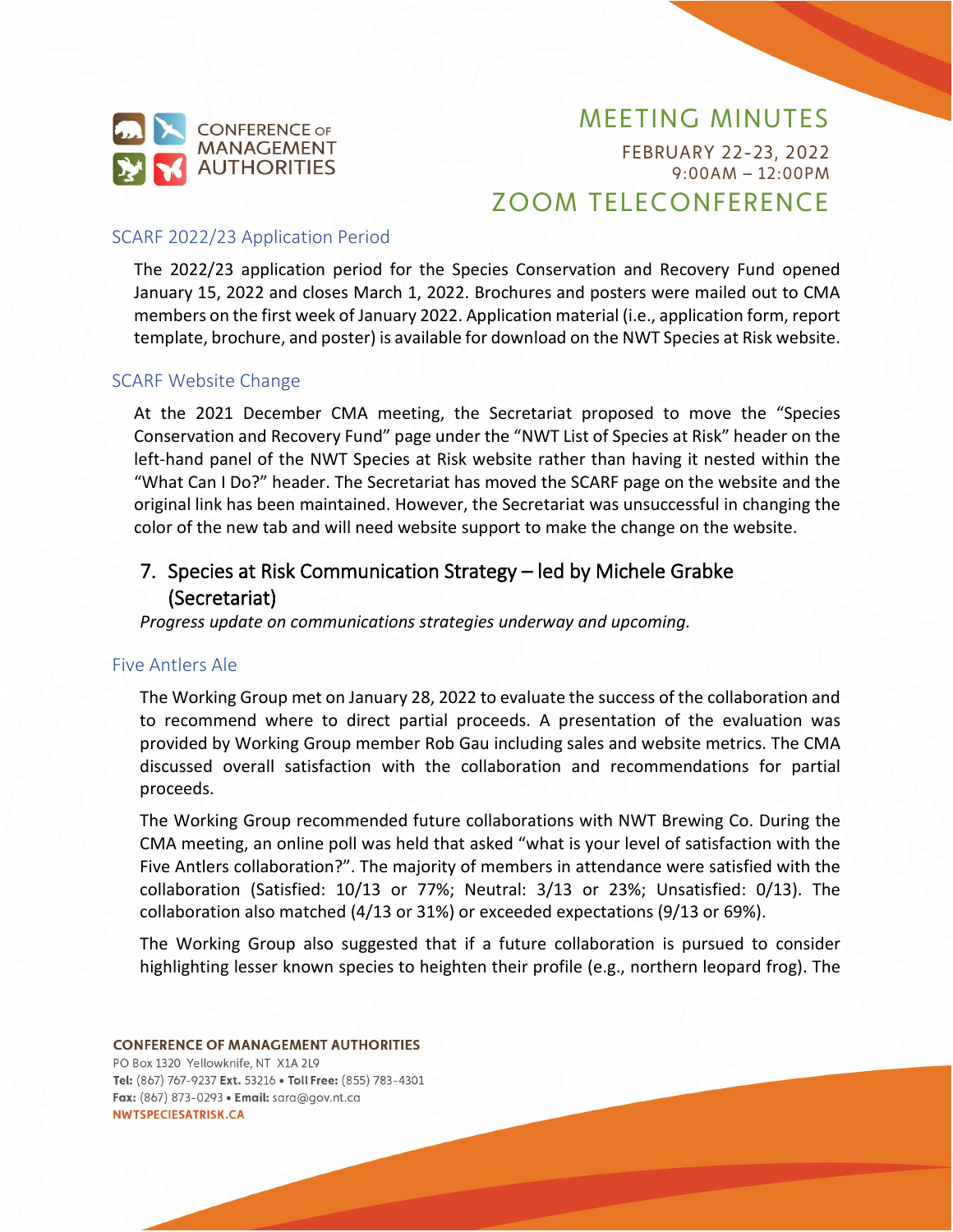

FEBRUARY 22-23, 2022 9:00AM – 12:00PM

# ZOOM TELECONFERENCE

Working Group also recommended increasing two-way communication tactics for future collaborations to ensure that patrons and the public are learning about species at risk. During the CMA meeting, members were asked if they would recommend the NWT Species at Risk to collaborate with NWT Brewing Co. in the future and 13/13 responded 'Yes'. During the presentation the Working Group mentioned concerns with linking species at risk with beer/alcohol. The GNWT also heard concerns in the final weeks leading up to the release of Five Antlers Ale. One option in the future is to consider a non-alcoholic beverage (e.g., a root beer).

CMA members inquired about whether more Five Antlers merchandise would be considered including pint glasses with the logo.

CMA members also discussed directing funds raised through this or future collaborations to the SCARF program. The SCARF funding is relatively small especially when divided among regions. In recent years, the SCARF fund did increase from \$30k to \$60k and often the amount of funding applied for is less than the amount of funding available.

The processes for accepting funds within the GNWT are difficult and the Working Group was looking for an elegant solution for the NWT Brewing Co. to donate partial proceeds. In addition, there is no guarantee that SCARF projects will be for caribou conservation.

#### New Initiatives

The CMA discussed future NWT Species at Risk communication/outreach strategies/initiatives.

Past suggestions included:

- Developing short clips explaining the species at risk process;
- Further defining species at risk in the NWT;
- An initiative to celebrate Indigenous concepts associated with species at risk;
- Developing species-specific fact sheets, posters, etc.;
- Branding/advertising in partnership with local vendors;
- Hosting a festival of nature;
- Update tools for industry portion of the NWT Species at Risk website;
- Museum display;

#### **CONFERENCE OF MANAGEMENT AUTHORITIES**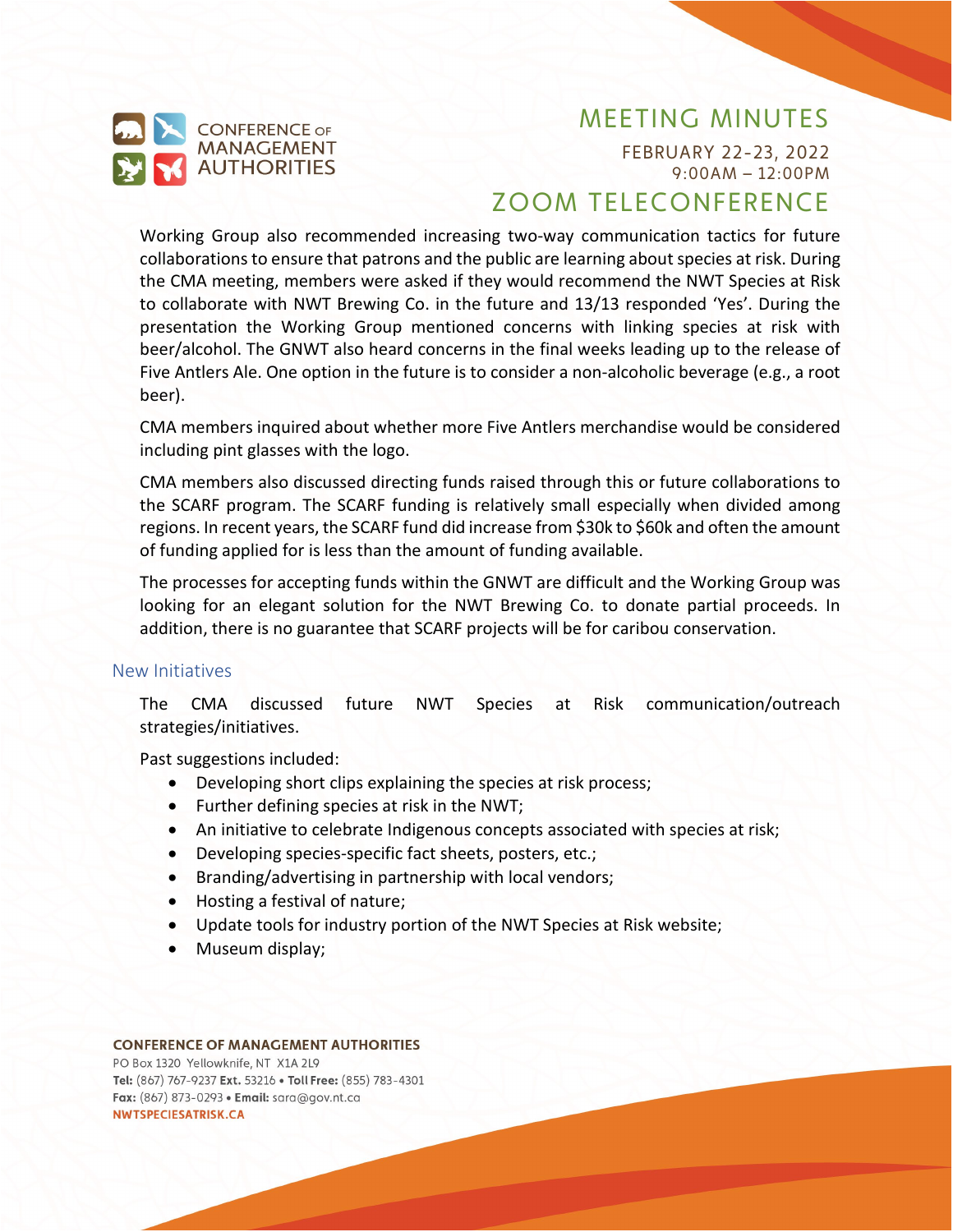

FEBRUARY 22-23, 2022 9:00AM – 12:00PM

# ZOOM TELECONFERENCE

- Create a wildlife viewing program;
- Enhance interactive elements of the NWT Species at Risk website;
- Develop school curriculum;
- Television/social media advertising.

The CMA discussed future NWT Species at Risk communication/outreach strategies/initiatives with the following new suggestions:

- Develop material to support school curriculum on species at risk.
	- o Include stories about species at risk from communities.
	- o Materials shouldn't just focus on success stories and current species at risk, but also stories about species that have become extirpated or extinct.
	- $\circ$  Reflecting the Dene perspective the big guys and the little guys are connected. In the school curriculum we should also tell the school kids that species have also been extirpated. The school kids could learn from species that have gone. How far we went, how many species have we lost, we are seeing less and less songbirds. And we must look at species very carefully because sometimes we miss the little guys. Those have a domino effect, the hawks and the eagles. While we want to promote species in the SAR process, we do have extirpated and extinct on our list so we want to have focus on species that have recovered because of species management but there are species that we haven't been able to save. Fact sheets, curriculum shouldn't just focus on success, but also stories that ended in loss of a species.
- Develop more Five Antlers Ale or species at risk merchandise (e.g., drinking glasses, water bottles).
- Consider projects like Five Antlers Ale but with other northern vendors (e.g., Barrenground Coffee, Laughing Lichen, Robbie Craig).
- Consider additional/further language work (e.g., build upon past species at risk language workshops, translate some of the new SARC objective biological criteria).
	- o Supplemental species at risk terminology development.
	- $\circ$  Terminology in the assessment process were recently updated and it might be useful to do some terminology work in Indigenous languages to help compliment the English language terms with Indigenous languages.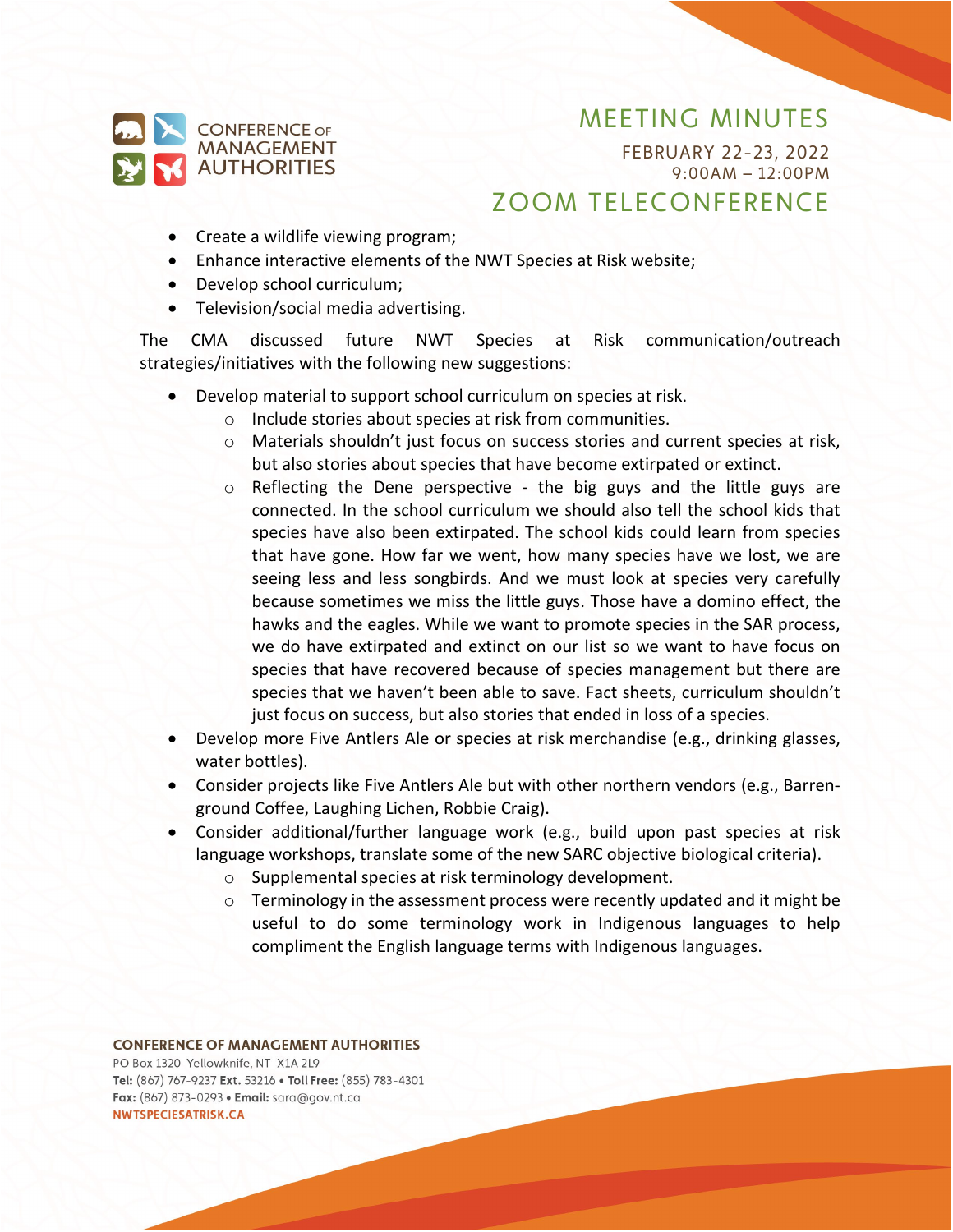

FEBRUARY 22-23, 2022 9:00AM – 12:00PM

## ZOOM TELECONFERENCE

- Host a festival of nature or a species summit conference. This may include a call for sponsors. Such a meeting dealing with species of risk in Denendeh would highlight things like Chronic Wasting Disease (CWD), wild pigs and climate change issues like water resources and permafrost. A gathering like this would bring together people and share knowledge and ideas on how we can support communities with respect to species at risk. Especially lesser known species (e.g., northern leopard frog and hairy braya).
- World Wildlife Fund (WWF) currently has a campaign that creates Non-Fungible Animals (NFAs) and Non-fungible tokens (NFTs). There was suggestion that, if feasible and ethical, this might be something to consider for the CMA. Polygon (an Ethereum sidechain) was mentioned as a possibly 'green', environmentally friendly blockchain. Although the CMA discussed this option, the overall sentiment was that the objective of WWF NFAs/NFTs is primary for fund-raising (selling digital content with proceeds used for conservation/recovery). Whereas the communication and outreach focus of the CMA is to build awareness of the species at risk process and on the species that are at risk in the NWT.
- Look into expanding the size of the SCARF pot. Information within the application notes that projects typically range from \$5,000 to \$10,000. There was a suggestion to reconsider the way this section of the application is phrased (range of funds) to encourage applications to go beyond the available pot. This will be referred to the SCARF Subcommittee for further consideration.

CMA members noted that any ongoing work for NWT Species at Risk communication/outreach will need to ensure that work reaches the communities and not just Yellowknife.

<span id="page-6-0"></span>Action item A20220222-01: Secretariat to investigate school curriculums and reach out to the necessary people to determine what steps may be involved in this type of undertaking. Secretariat will also investigate museum displays and approach the Department of Education, Culture and Employment with options to add or supplement current displays with species at risk information.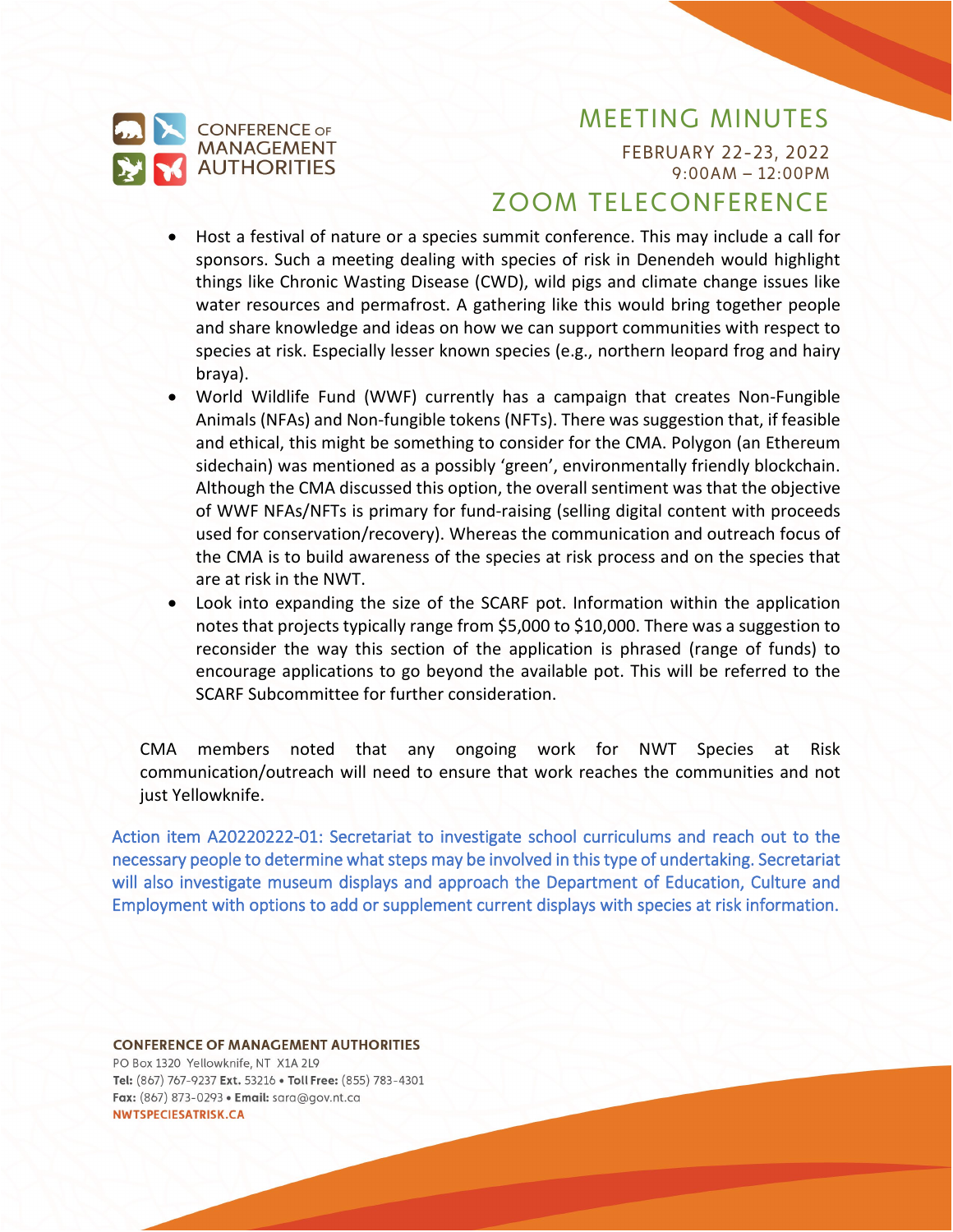

FEBRUARY 22-23, 2022 9:00AM – 12:00PM

# ZOOM TELECONFERENCE

<span id="page-7-0"></span>Action item A20220222-02: The Secretariat will discuss with the SCARF Subcommittee on the amount of funding available and revise the section of the application that indicates projects typically range from \$5,000 to \$10,000 to consider removing this apparent restriction.

### 8. Polar Bear – led by Jody Pellissey (Chairperson)

*Approval of consensus agreement on adding another 10-year term.*

The Consensus Agreement has been drafted and today we are looking for in principle approval of the Consensus Agreement to add another 10-year term to listing of polar bear as a species of Special Concern.

### **Timelines**

- **April 28, 2021:** SARC provided the re-assessment of polar bear to the Management Authorities.
- **July 28, 2021:** Management Authorities developed actions needed to prepare for a CMA Consensus Agreement on Listing.
- **August-November 2021:** Consultation/engagement period.
- **September 17, 2021:** CMA check-in regarding consultation/engagement period.
- **December 10, 2021:** CMA meeting to review the results of consultation/engagement.
- **January 28, 2022:** Consensus Agreement Annex B's (Actions the Management Authorities have undertaken or will undertake with respect to listing) were due in anticipation of the February 2022 CMA meeting.
- **April 18, 2022:** Start signatures for consensus agreement.
- **April 28, 2022:** Deadline for Consensus Agreement on adding another 10-year term.
- **May 25-27, 2022:** CMA meeting Secretariat to draft press release for adding another 10-year term.
- **July 28, 2022:** Polar bear re-listed as a species of Special Concern. Press release.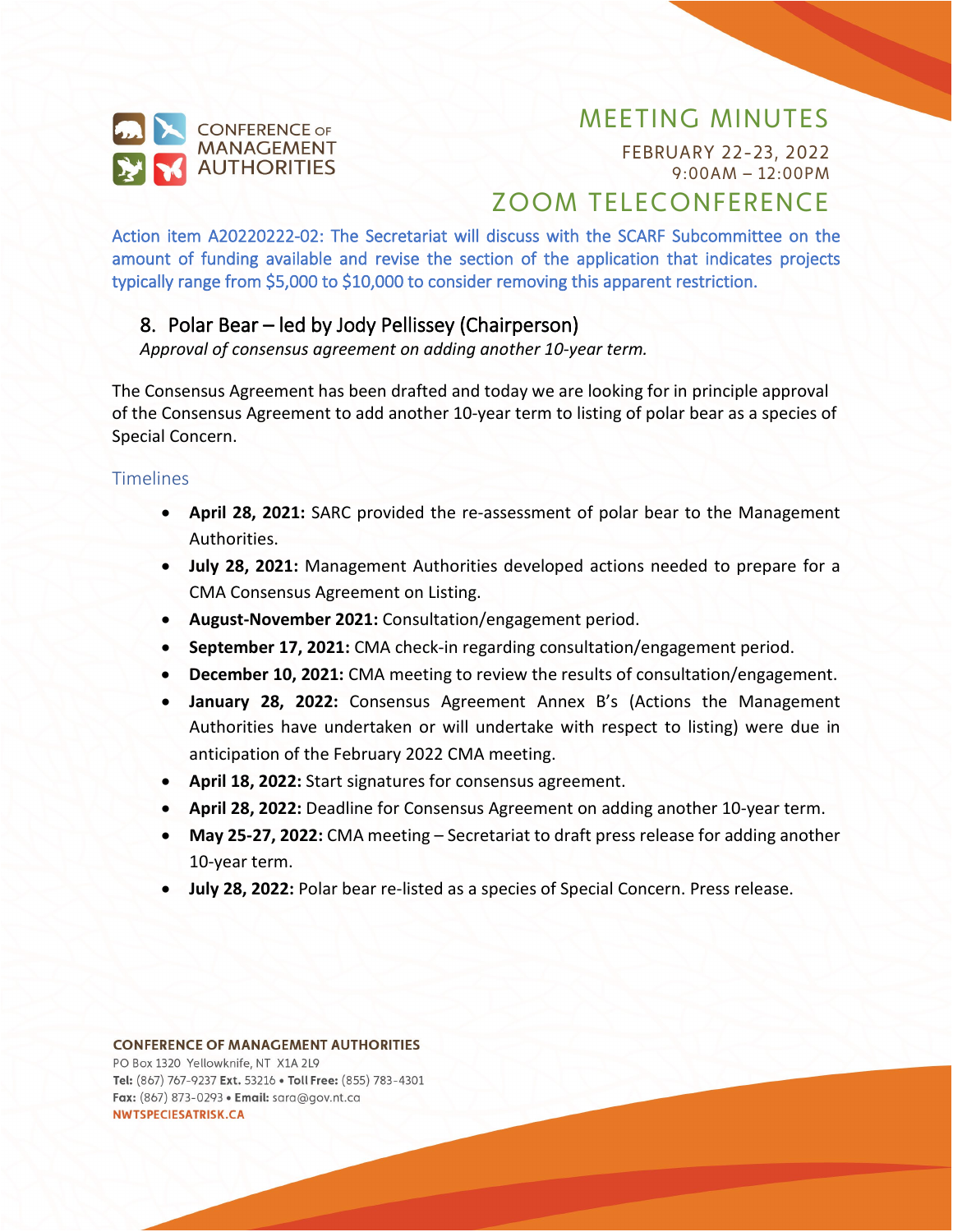

FEBRUARY 22-23, 2022 9:00AM – 12:00PM

## ZOOM TELECONFERENCE

#### Updates from Management Authorities:

- **GNWT:** Ready to make the agreement to re-list polar bear. There are no issues anticipated.
- **WMAC-NWT:** No concerns. We drafted the Annex B at our last meeting and a motion will be made during the next meeting.

The proposal to add another 10-year term to the current expiration date for polar bear as a species of Special Concern involved the GNWT and WMAC (NWT). Both Management Authorities provided in principal approved the re-listing of polar bear as a species of Special Concern.

<span id="page-8-0"></span>Decision D20220222-01: Management Authorities have reached consensus in principle to add another 10-year term to the current expiration date for polar bear as a species of Special Concern.

### 9. Northern Mountain Caribou – led by Mélanie Routh (Secretariat)

*Management plan progress update.*

### Management Plan Update

During the February 2021 CMA meeting, Management Authorities agreed to adopt the federal *Management Plan for the Northern Mountain Population of Woodland Caribou (Rangifer tarandus caribou) in Canada* as a high-level umbrella plan covering the entire NWT range.

The Secretariat provided the first draft of the Northern Mountain Caribou Management Plan to the CMA on February 1, 2022. The Northern Mountain Caribou Management Plan consists of the federal management plan plus a short addition to include requirements from the *Species at Risk (NWT) Act*. CMA members can provide comments or revisions to the Secretariat by Friday, February 25, 2022.

The Secretariat provided a brief overview of the first draft of the Northern Mountain Caribou Management Plan.

Secretariat will revise the draft based on CMA review and suggests Management Authorities review more thoroughly after that set of revisions.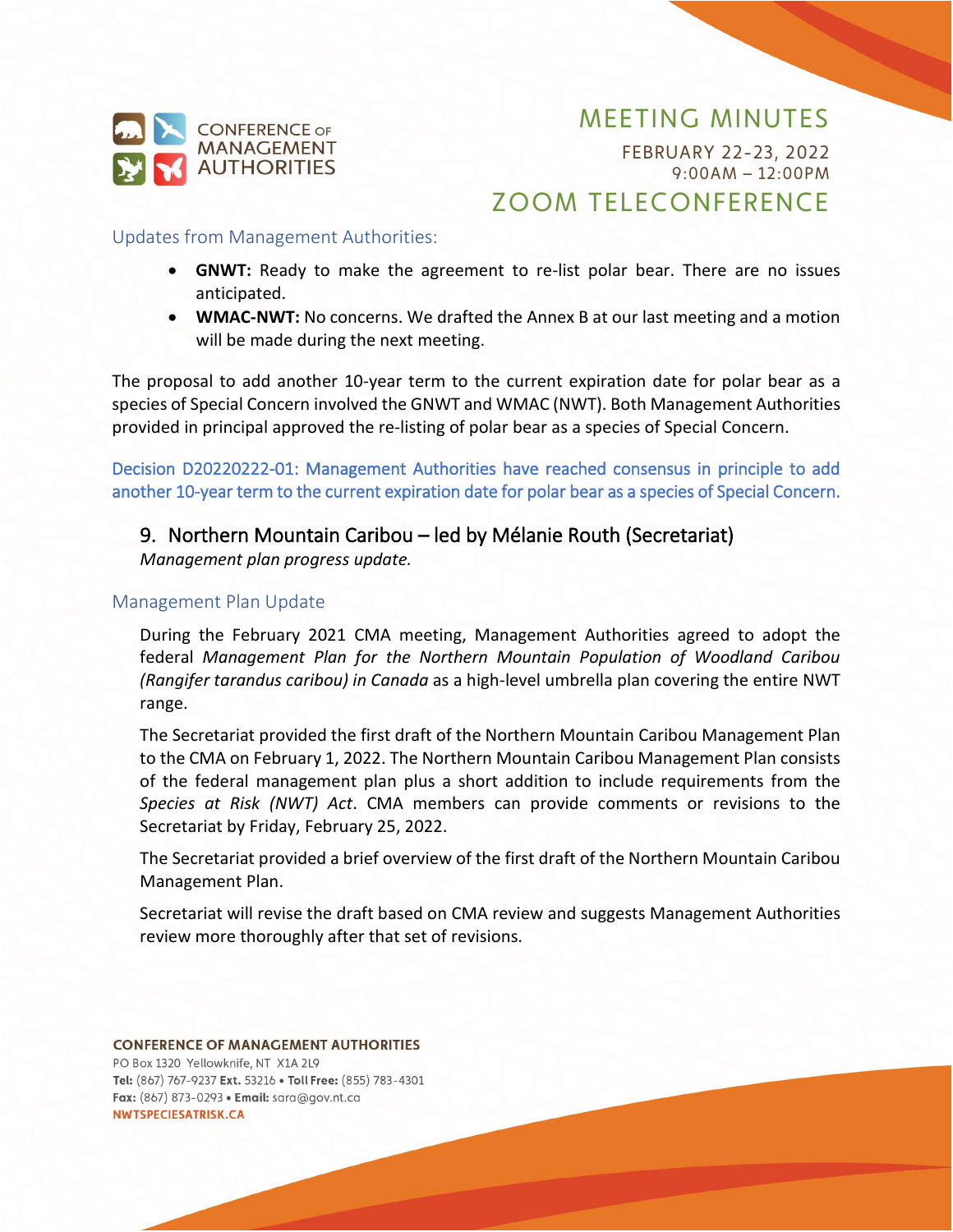

FEBRUARY 22-23, 2022 9:00AM – 12:00PM

# ZOOM TELECONFERENCE

The next steps will be for the Secretariat to revise the first draft of the Northern Mountain Caribou Management Plan based on feedback from the CMA and provide a second draft to Management Authorities in March 2022. As per the workplan, a proposed draft is expected to be provided to Management Authorities in June or July 2022 where Management Authorities will meet with their respective boards to discuss the proposed draft. Management Authorities will carry out actions needed to approve the proposed management plan between August and November 2022. A public comment period will also occur at that time.

#### **Timelines**

- **April 29, 2021:** Consensus Agreement on Listing provided to the Minister of ENR.
- **July 29, 2021:** Northern mountain caribou legally listed.
- **June/July 2022:** Identify and coordinate the actions each Management Authority agrees to undertake in preparation for a Consensus Agreement to accept the Management Plan.
- **June/July 2022:** Proposed draft management plan provided.
- **August to November 2022:** Engagement period.
- **January 2023:** Final version provided to Management Authorities ahead of the February 2023 CMA Meeting.
- **April 29, 2023:** Consensus Agreement Accepting Management Plan.
- **July 29, 2023:** Management plan is finalized and made available to the public.
- **April 29, 2024:** Consensus Agreement on Implementation due.

### 10.Barren-ground Caribou – led by Bruce Laurich, ECCC

*Update on federal listing process.*

#### Background:

In 2016, COSEWIC assessed barren-ground caribou in Canada as Threatened. Committee on the Status of Endangered Wildlife in Canada (COSEWIC)'s assessment looked at all Canadian herds together, including the Porcupine herd.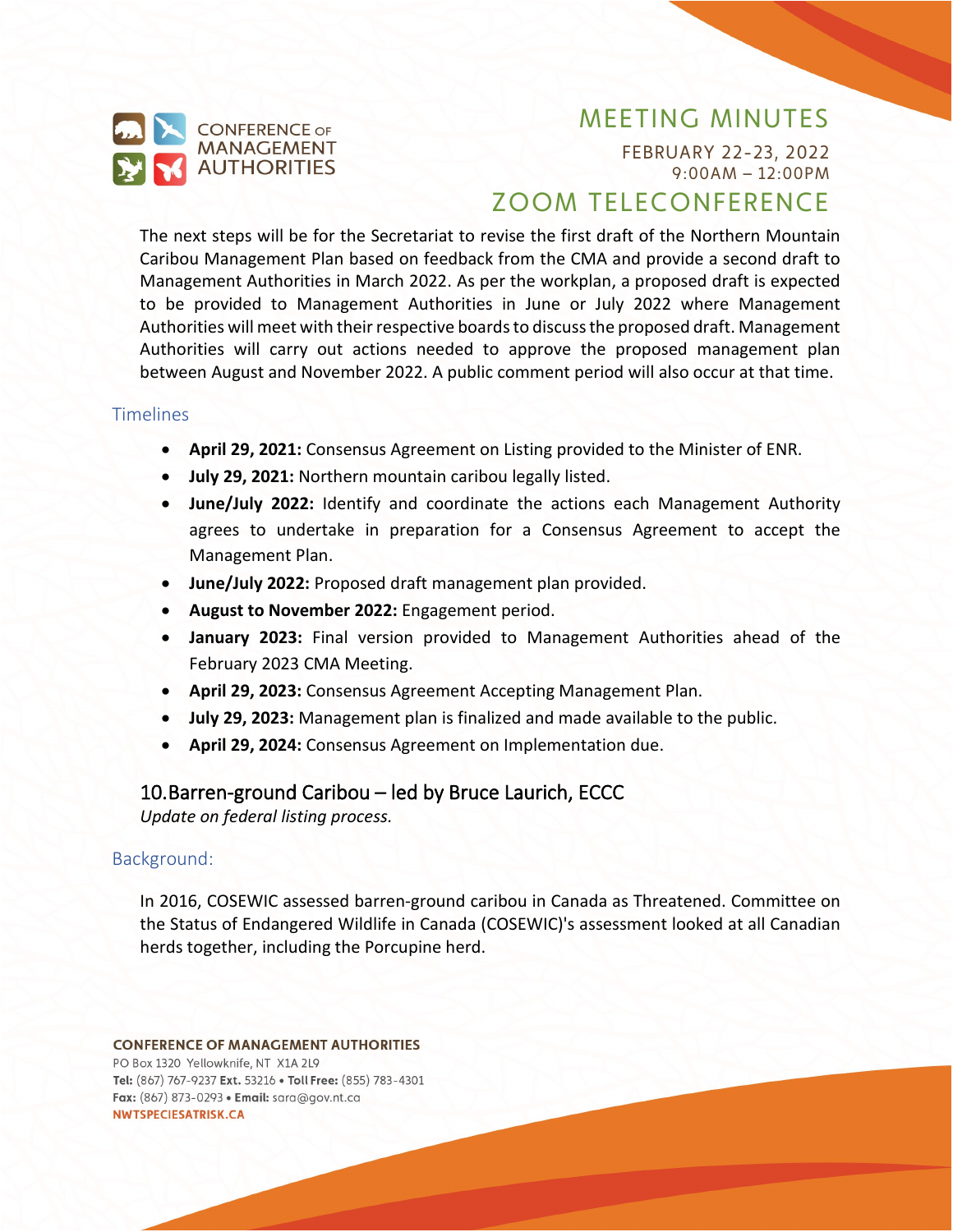

FEBRUARY 22-23, 2022 9:00AM – 12:00PM

# ZOOM TELECONFERENCE

February 2022 Update on Federal Listing Process from ECCC:

In December, the Canadian Wildlife Service (CWS) presented to the Nunavut Wildlife Management Board (NWMB) asking for a formal motion from the board. At this time, they have not put forward their decision yet. When that process is done, the NWMB will put forward their decision. The HTOs were mixed, some supported, some did not. Unfortunately, we don't know the NWMB's stance. Once NWMB provides a formal decision, there is a 60 day window in which the Minister's response is due, but a response could be that the Minister asks for more time to consider.

There is a two-year timeline in the legislation to complete the federal listing process. Although ECCC tries to abide by that timeline, it really depends on consultation. For species like barren-ground caribou we want to ensure that the process is followed, and that Indigenous knowledge and community consultations are thoroughly completed. Covid-19 also had an effect and it added at least a year to our consultations.

### 11.Dolphin and Union Caribou – led by Isabelle Duclos, ECCC

*Update on federal listing process.*

#### Background:

Dolphin and Union caribou is currently listed under the *Species at Risk Act* (SARA) as a species of Special Concern (2011). In 2017, the species was reassessed by the Committee on the Status of Endangered Wildlife in Canada (COSEWIC) as Endangered.

#### February 2022 Update on Federal Listing Process from ECCC:

ECCC started consultation in 2019. ECCC's process was delayed because of COVID, but they are still meeting with some partners. ECCC should be able to present to the Nunavut Wildlife Management Board (NWMB) at their June 2022 meeting for the potential up listing. The process between the Minister and NWMB will be similar to where we are with barren-ground caribou.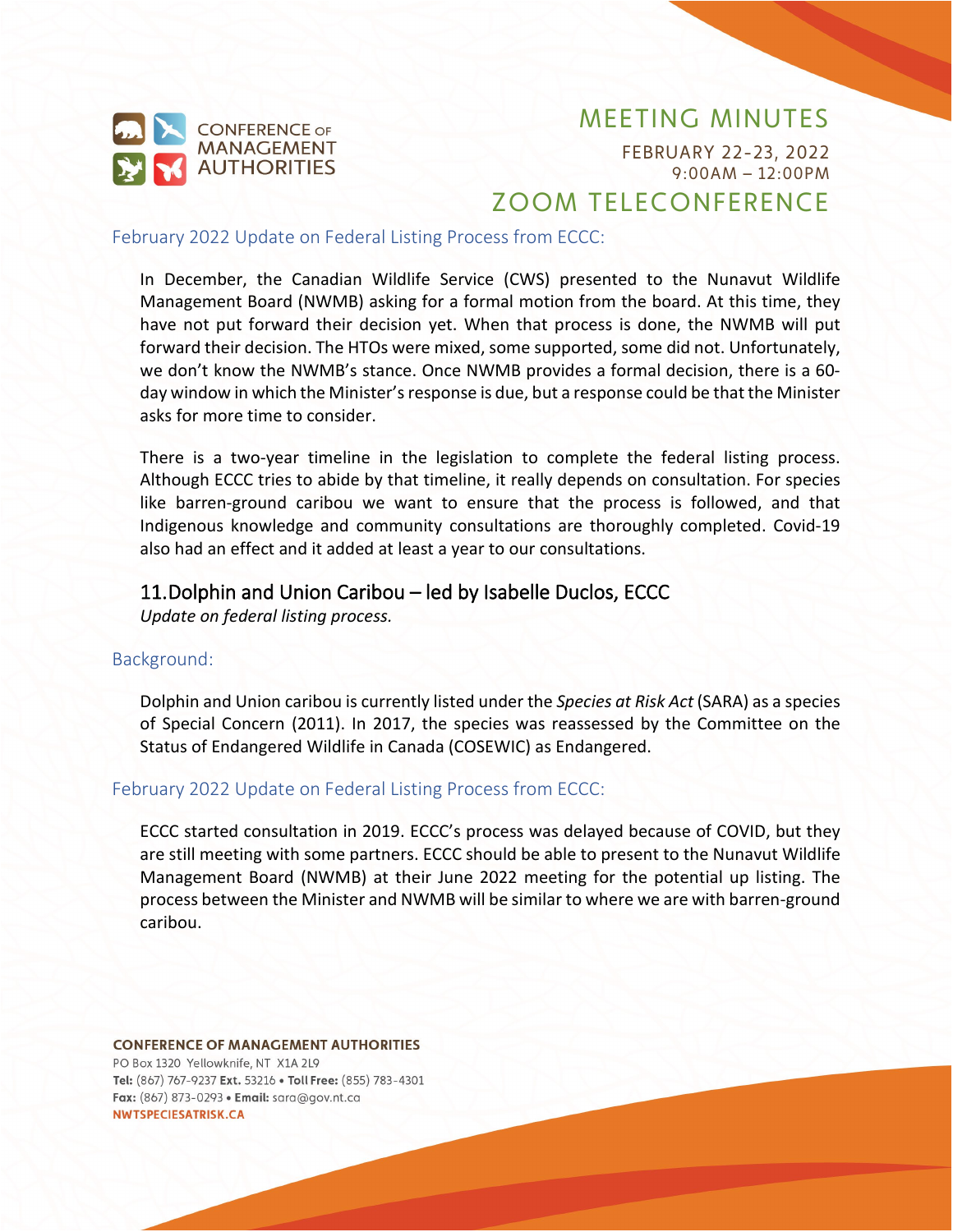

FEBRUARY 22-23, 2022 9:00AM – 12:00PM

# ZOOM TELECONFERENCE

ECCC is developing an addendum with partners but do not know when the addendum will be completed at this point. Once completed, the addendum will be provided to the NWMB as part of the consultation process (e.g., not for approval).

### 12.Peary Caribou – led by Isabelle Duclos, ECCC

*Update on federal recovery strategy.*

#### Background:

Peary caribou were listed under the *Species at Risk (NWT) Act* in February 2014. For efficiency and to avoid duplication, the CMA anticipated adopting the applicable portions of the federal Recovery Strategy for Peary caribou once it was completed. Four extensions were granted (2015, 2017, 2019, and 2021). The current deadline is September 30, 2024.

#### Update on Federal Recovery Strategy from ECCC:

The proposed recovery strategy was posted on the Species at Risk Registry between August and October 2021. ECCC received a few comments that were not major or significant. As such, there were no major changes to the recovery strategy. ECCC is bringing the document to the NWMB in two weeks for a decision.

### 13.Progress Reports and Reviews – led by Mélanie Routh (Secretariat)

*Update on progress reports and reviews as per the Species at Risk (NWT) Act sections 73 and 74.*

#### Upcoming Progress Reports and Reviews

Progress reports and reviews are required every 5 years under section 73 and 74 of the *Species at Risk (NWT) Act* after an implementation agreement is signed. Boreal caribou and amphibians are due in November 2022 while polar bear is due in March 2023 (4 months after boreal caribou and amphibians). However, the CMA agreed to prepare the Polar Bear Progress Report and Review under the same timeline as boreal caribou and amphibians at the September 2021 CMA meeting.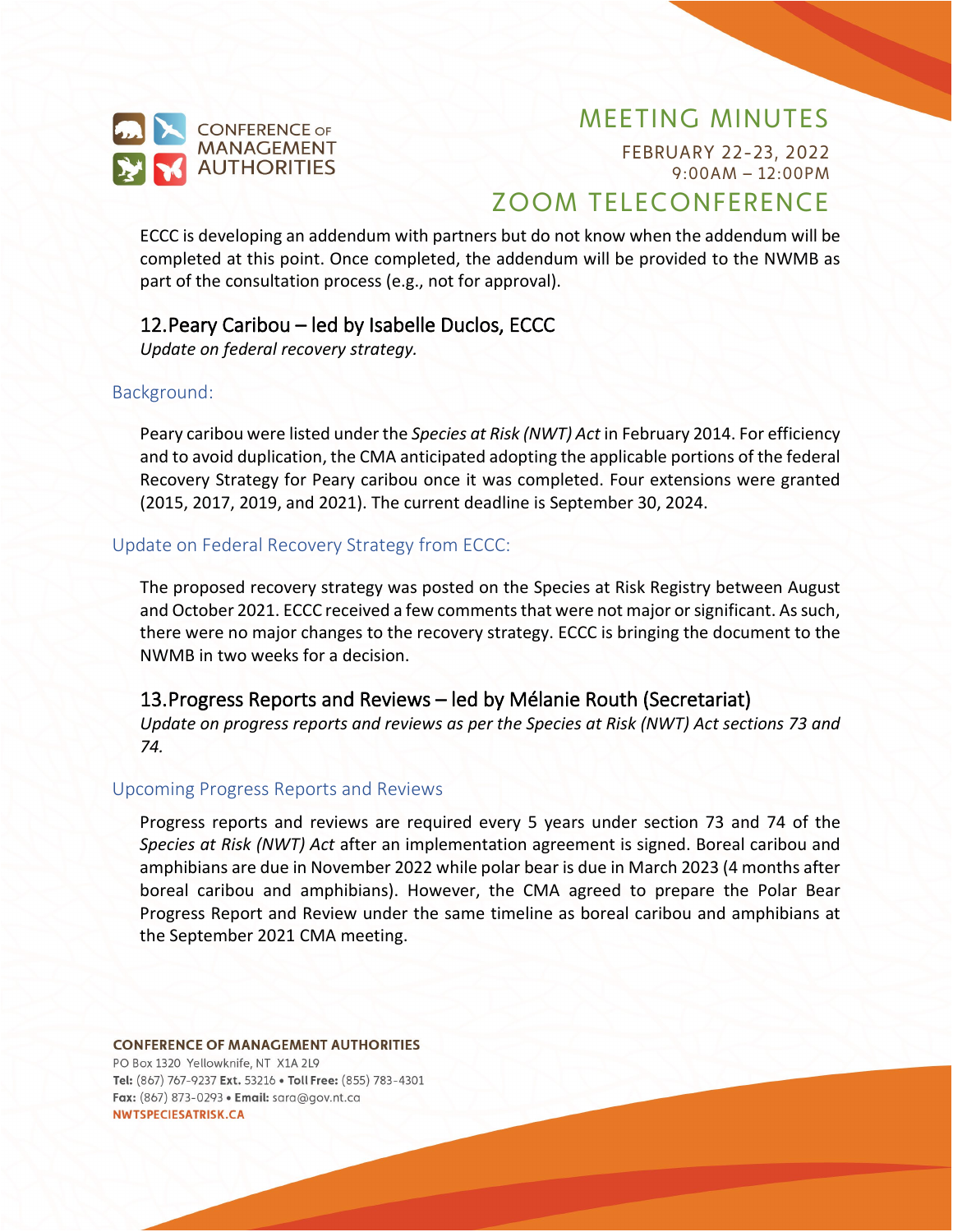

FEBRUARY 22-23, 2022 9:00AM – 12:00PM

# ZOOM TELECONFERENCE

Progress reports and reviews are underway for boreal caribou, amphibians, and polar bear. The Polar Bear Progress Report and Review are being developed collaboratively with partners from the Inuvialuit Settlement Region Polar Bear Joint Management Plan, which includes the Wildlife Management Advisory Councils(NWT and NS), Inuvialuit Game Council, Government of the Northwest Territories, Government of Yukon, Environment and Climate Change Canada, and Parks Canada.

#### Overview of Progress Report Format

The Secretariat provided the first draft of the Boreal Caribou Progress Report to the CMA on January 31, 2022.

The Secretariat provided a brief overview of the first draft of the Boreal Caribou Progress Report.

### Timelines (Boreal Caribou, Amphibians, Polar Bear)

- **April/May 2022:** First draft submitted to CMA.
- **End of May 2022:** Comments on draft due to Secretariat.
- **June/July 2022:** Secretariat revises draft based on comments.
- **August 2022:** Proposed final draft sent to Management Authorities for final review.
- **September 2022:** Final version provided to Management Authorities.
- **September 2022:** Final approval for final progress report/review provided at September 2022 CMA meeting.
- **November 2022:** Progress Report made public.

**BQCMB:** Who reviews the progress report and review?

**Secretariat:** Management Authorities and participants will be given the opportunity to provide input on the progress report and review.

14.Summary of Implementation Activities – led by Jody Pellissey (Chairperson) *High level updates on implementation activities by all relevant CMA members.*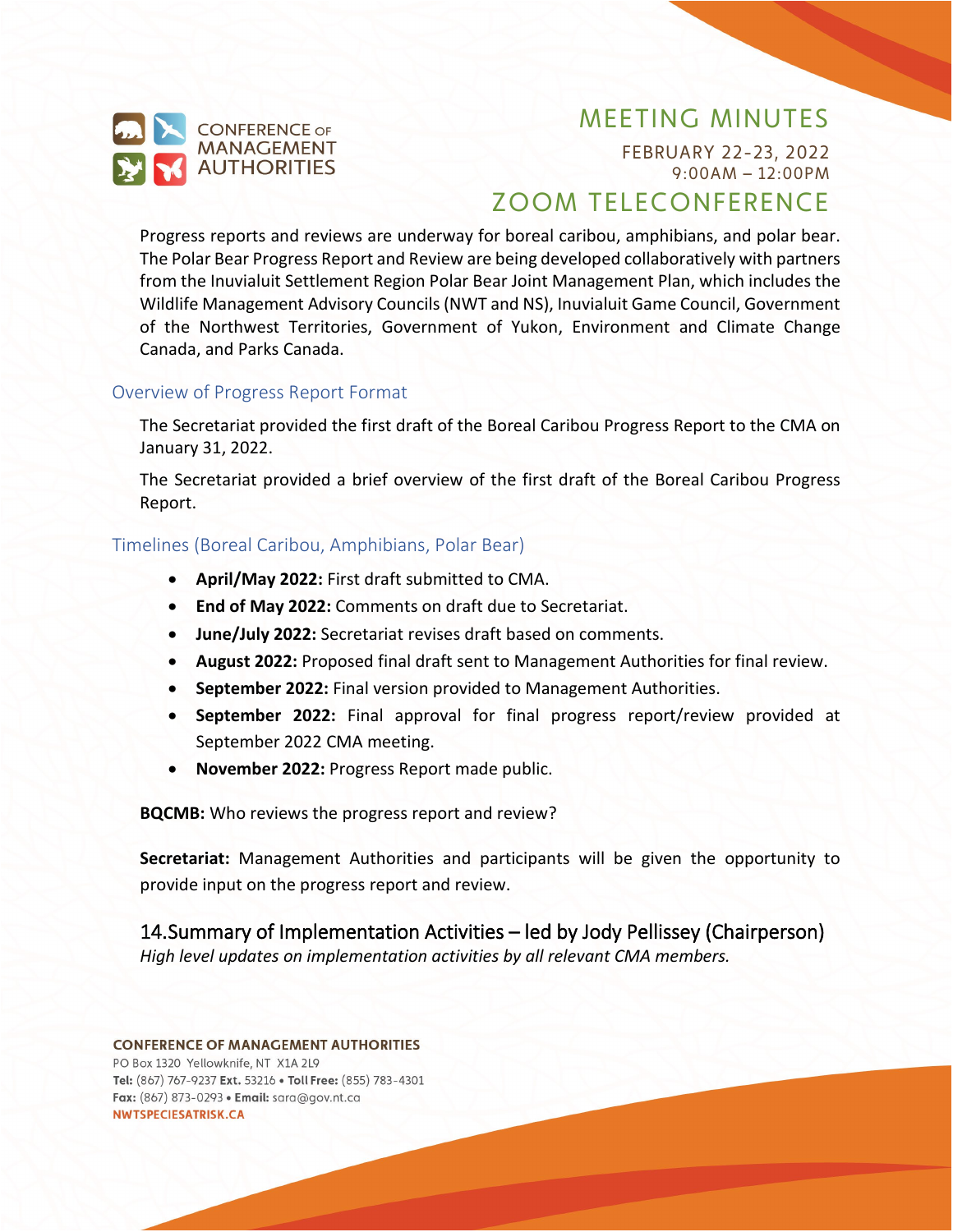

FEBRUARY 22-23, 2022 9:00AM – 12:00PM

# ZOOM TELECONFERENCE

Providing updates on implementation activities annually or periodically is not a legislated requirement, however annual or periodic reviews of progress do appear in management plans/recovery strategies and in February 2019 the CMA made the decision that it would provide annual/periodic reviews to help shift the focus from process to implementation. This will also inform the 5-year progress reports and reviews (which are legally required under the *Species at Risk (NWT) Act*).

Management Authorities will be providing verbal high-level updates on implementation activities during the meeting. Management Authorities will also submit to the Secretariat the filled-out tables for Progress on Implementation of Management Plans/Recovery Strategies in 2021. These tables are used to inform and populate the species progress reports. The Secretariat will also produce a summary of the annual (2021) implementation actions as a PDF.

The CMA requested that the Secretariat provide the annual summary of implementation activities via email once completed.

<span id="page-13-0"></span>Decision D20220222-02: High level summaries of implementation will be provided in the meeting minutes. The compiled annual summary of implementation actions will be provided internally. And the 5-year progress report will be the finalized update of implementation actions made available for the public.

#### Hairy Braya – WMAC (NWT) and GNWT

- **WMAC (NWT):** Most of the work on hairy braya is carried out by the GNWT. The survey for 2020/2021 was postponed. Initially Tuktoyaktuk was not in support of a survey, but we have discussed the survey and shared information on why hairy braya is important to gain support.
- **GNWT:** Hairy braya is a really rare plant that only grows in one area in the NWT. Our hopes to carry out a survey were postponed back in 2020; right now we are actively planning to carry out the survey in August 2022. We recently met with the Tuktoyaktuk HTO to discuss the survey. As part of that survey, we plan to collect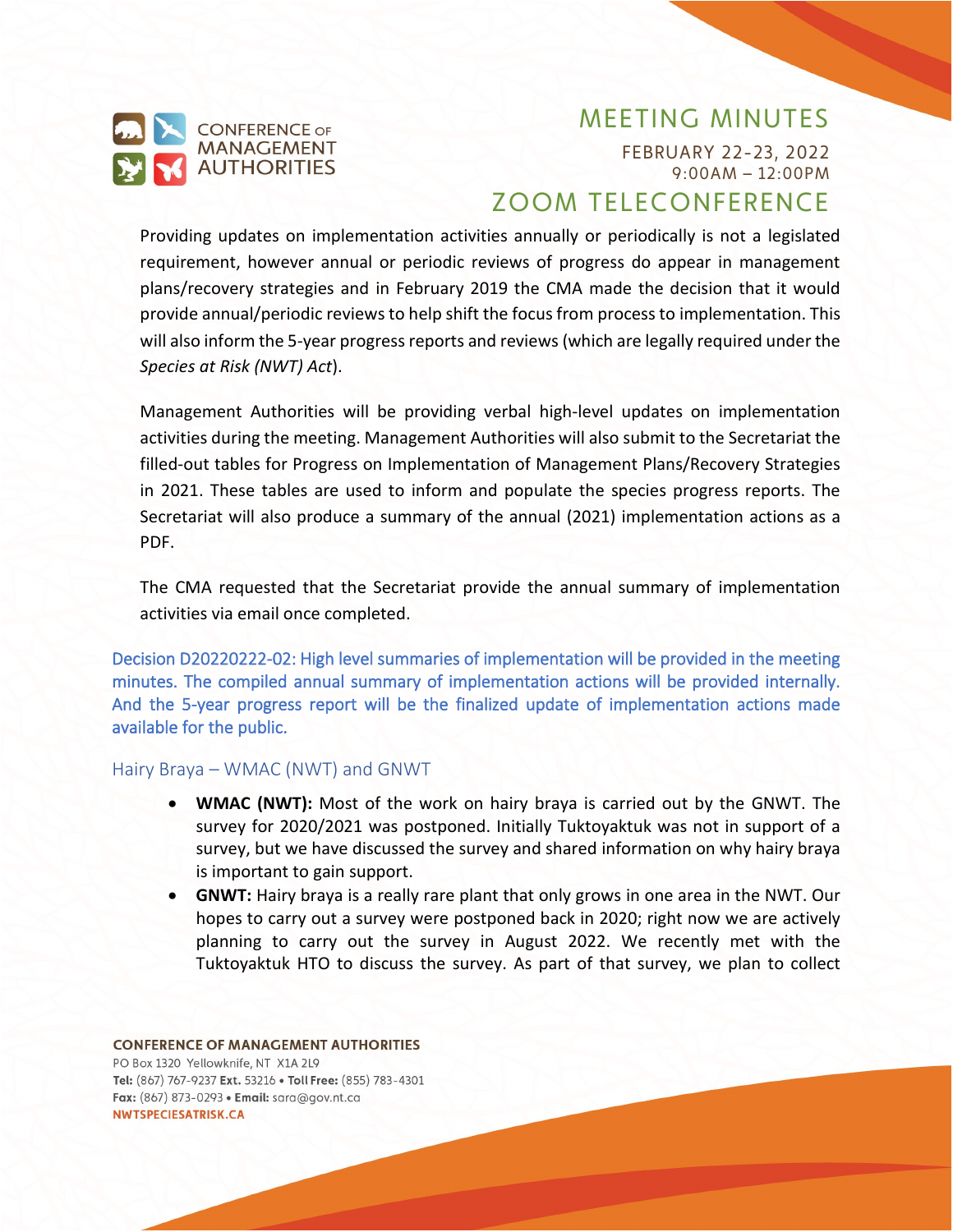

FEBRUARY 22-23, 2022 9:00AM – 12:00PM

# ZOOM TELECONFERENCE

mature seeds for seed bank and to investigate potential habitat that may have hairy braya. In terms of erosion monitoring, the NWT Centre for Geomatics developed a long-term change detection tool available at:

[https://experience.arcgis.com/experience/2effc9c8150a4abebdc9ef587865ab8e.](https://experience.arcgis.com/experience/2effc9c8150a4abebdc9ef587865ab8e) It is a way of looking at Landsat imagery to observe erosion and landscape changes. The federal Recovery Strategy for Hairy Braya is now a proposed draft posted on the SARA registry and contains identification of critical habitat. In 2021, Management Authorities completed a progress report and review.

#### Amphibians – GRRB, SRRB, WRRB, GNWT

- **GNWT:** Acoustic Recording Units (ARUs) put out the previous year were collected in the Sahtú. We also put some ARUs out in Thaidene Nëné. ARUs record sounds of various species including amphibians. Danna Schock (amphibian biologist) examined a sample of the recordings to make recommendations. Danna Schock and Kevin Chan (Regional ENR Biologist, Sahtú) are working on a manuscript about boreal chorus frog range extensions. ENR also published a field guide for amphibians and reptiles in 2021 including range maps. ENR has been working for a while on a NWT Species and Habitat Viewer to look at spatial data online for caribou and other species at risk including northern leopard frog and western toad. Currently the NWT Species and Habitat Viewer is in a soft launch – so it is working and can be used. In terms of disease related research, there was a publication by academic researchers on ranavirus in Fort Smith as well as the Wood Buffalo area and how the ranavirus relates to amphibian populations in the area. An overview summary of aquatic wildlife diseases has been written for the State of the Environment Report. ENR did some outreach activities including public outreach and social media posts about amphibians. Ecology North also did a social media campaign funded by SCARF. [GNWT to send field guides to GRRB]
- **GRRB:** GRRB provide standard advice to people doing water sampling to control the spread of disease and ensure sanitization.
- **SRRB:** Over the past year, SRRB has not done any implementation actions for amphibians. We were appreciative of the ARU monitoring and look forward to the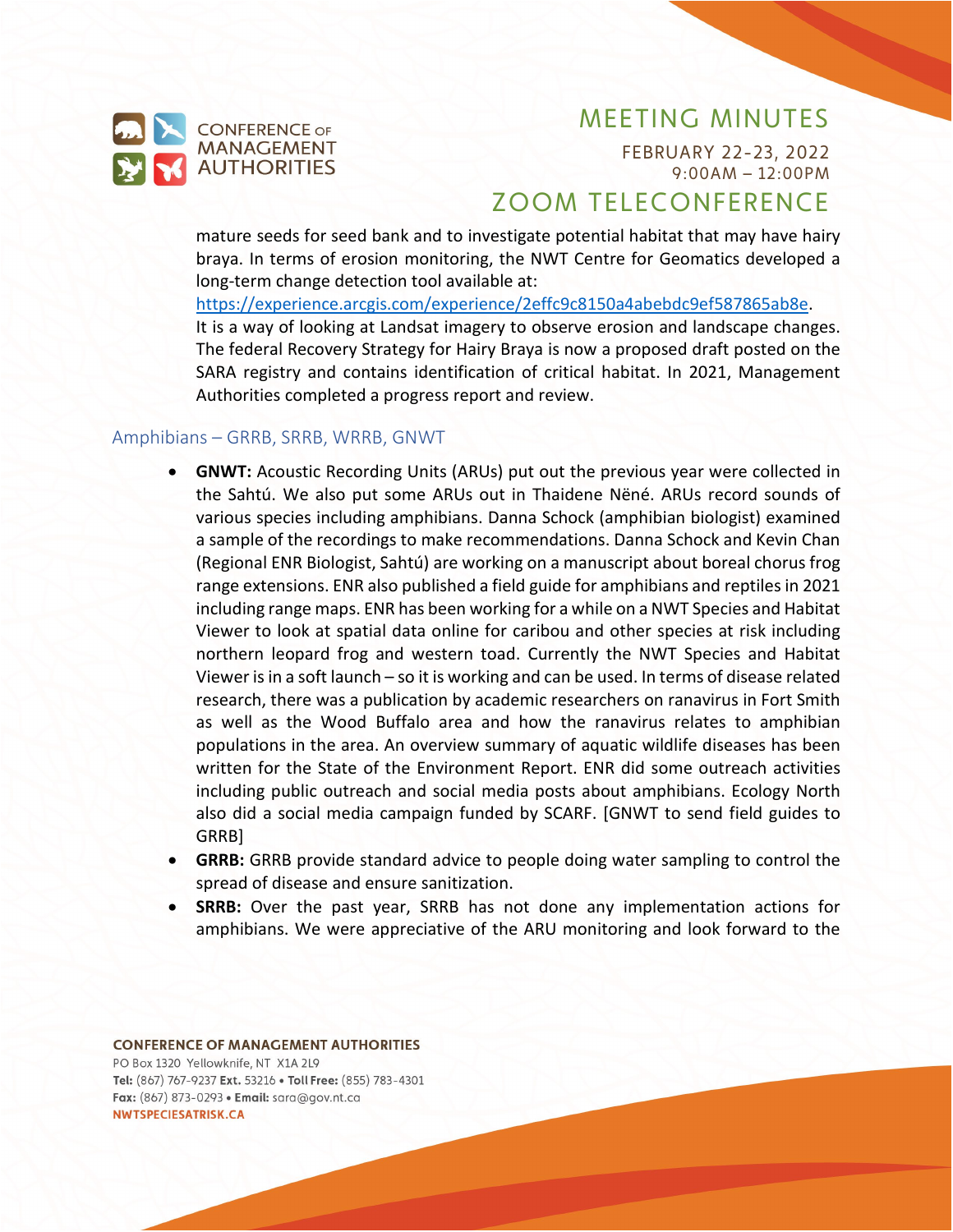

FEBRUARY 22-23, 2022 9:00AM – 12:00PM

# ZOOM TELECONFERENCE

results from that project. It takes time to do that analysis and we had at some point hoped to include community members, but we stalled on that front.

- **WRRB:** WRRB provided information to communities. For example, we did an "Amphibian Friday" on Facebook in August 2021. We are providing information on amphibians and providing observations to the GNWT [WildlifeObs@gov.nt.ca](mailto:WildlifeObs@gov.nt.ca) email address.
- **KFN:** KFN was involved with amphibian work using ARUs in the southern portion of Wood Buffalo National Park. There were three detections in last season'stime period. We have several ARUs out. We may break trail to the park tomorrow and hopefully we'll get more info. I like the idea of "Amphibian Friday" by WRRB.
- **NSMA:** In brief, we have been running our eDNA sampling in the North Slave for three summers now including targeting amphibians. We did have a hit for wood frog south of Lac La Martre in 2019 but didn't get a hit in 2020 and we are waiting for our 2021 season results. We are hoping to deploy ARUs in the north arm of Great Slave Lake, in the middle of Dınàgà Wek'èhodì – and we are hoping to set up recorders, wildlife cameras and collect eDNA samples.

#### Boreal Caribou – All Management Authorities

• **GNWT:** Range planning work is ongoing with regard to habitat conservation. The Interim Wek'èezhii Boreal Caribou Range Plan went under review and was approved. GNWT completed a second round of community information sessions in Aklavik and Inuvik. GNWT has been working with SRRB to develop a process in that region. GNWT worked with some organizations in the Sahtú, Gwich'in and ISR to help apply for further funding for Traditional Knowledge research. For habitat disturbance, we're continuing to track wildfires on an annual basis: 71% of habitat is undisturbed (fire disturbance = 21.5% and human disturbance = 9.1%). There are various projects we are working on. GNWT is beginning a project to develop an inventory of candidate habitat restoration sites; phase 2 of this project is expected to be the design of a habitat restoration trial project. There is lots of ongoing work with national coordination groups including cross jurisdictional Memoranda of Understanding (MOUs) with neighbours working together and sharing boreal caribou information. Species and Habitat Viewer (previously mentioned) has information on boreal caribou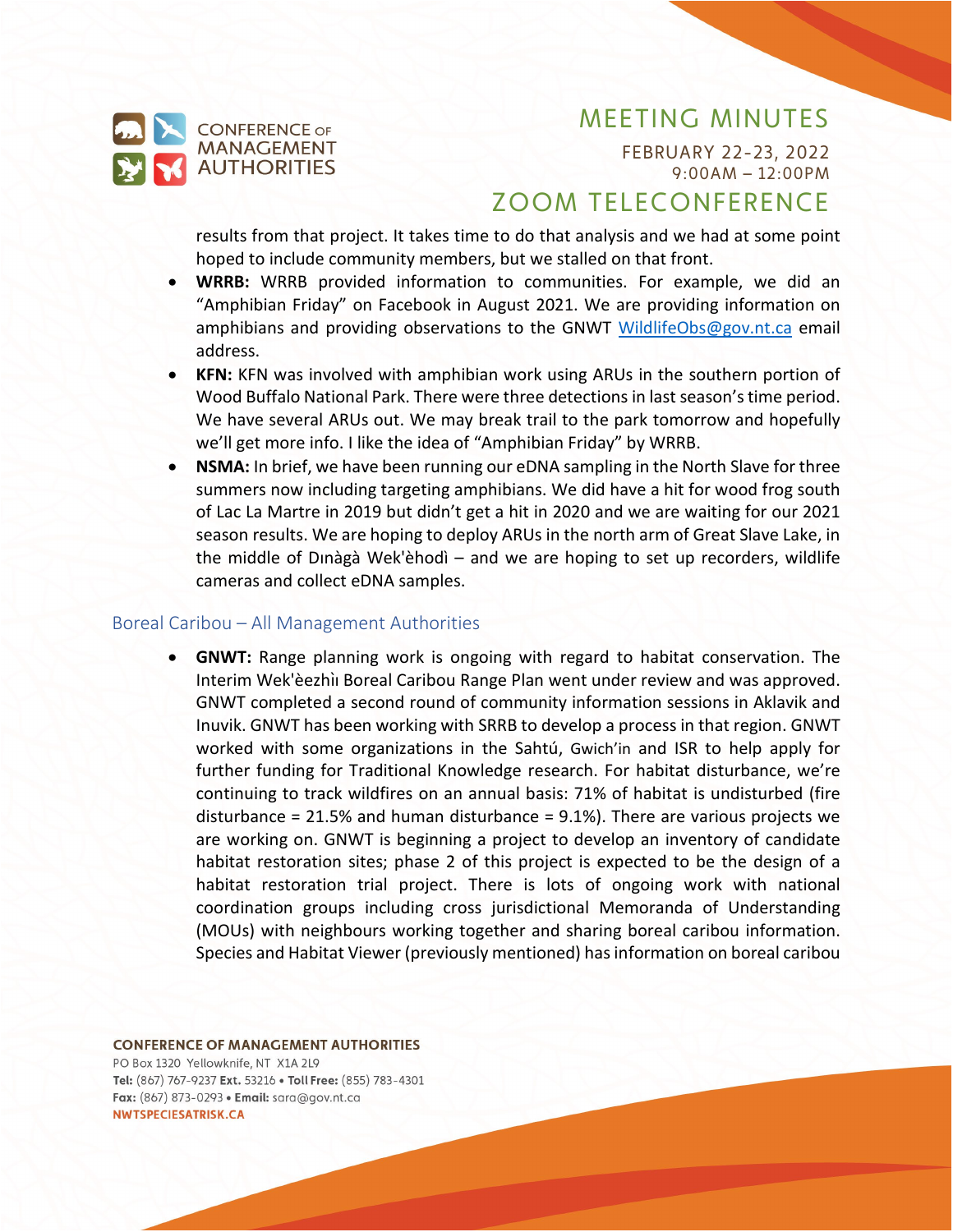

FEBRUARY 22-23, 2022 9:00AM – 12:00PM

## ZOOM TELECONFERENCE

habitat. With this tool you can find out about current habitat disturbance as well as investigate how a possible new human footprint on the land would affect habitat disturbance; this should be useful for commenting on development proposals. For work related to the Tłicho All-Season Road (TASR), there is a boreal caribou harvest and habitat monitoring program that we are supporting the Tłucho Government (TG) on and there are mitigation measures through the regulatory process. Population monitoring continues in Dehcho South, Dehcho North, Hay River Lowlands, Pine Point/Buffalo Lakes, Mackenzie and North Slave. Recently, collars were deployed near the Mackenzie highway corridor to collect baseline data for the Mackenzie Valley Highway project. There was a population abundance survey in the North Slave region in 2020. There is more detail in the GNWT's written implementation summary submitted to the Secretariat.

- **WMAC (NWT):** We had to turn down some of the funding that Joanna was referring to last fiscal and this fiscal because there is no capacity to do the work requested of us. With the development of the range plans (which is the main thing going on), the GNWT is looking to develop regional range plans in each of the regions. The idea was to conduct a TK habitat study with some ground truthing, but we have no capacity to do that in our office. Boreal caribou is a low priority species in the ISR – but we are looking to fund another position to help with this work.
- **GRRB:** Boreal caribou is a lower priority species in the Gwich'in Settlement Area, so we haven't done a huge amount of work for this species. We attended range planning meetings and public session in Inuvik. We updated standard advice to minimize impacts on wildlife. We also coordinated a community-based harvest study and reported total harvest and sex ratio to GNWT. However, the sample size is small and included seven boreal caribou harvested in 2020. We haven't compiled data for 2021 yet. The "Let the leaders pass" stickers were popular, so we found funding and printed more. We also attended meeting with the National Boreal Caribou Knowledge Consortium (NBCKC).
- **SRRB:** We are in the process of working on a series of public hearings or listening session and boreal caribou is part of the scope. Over the past year, we have been preparing for the topic of predators and competitors, but we had to delay due to covid. We are preparing for future hearings, including the 2023 hearing on wildfires and habitat. We also begun vigorous work with ENR and the communities to get ready

**CONFERENCE OF MANAGEMENT AUTHORITIES**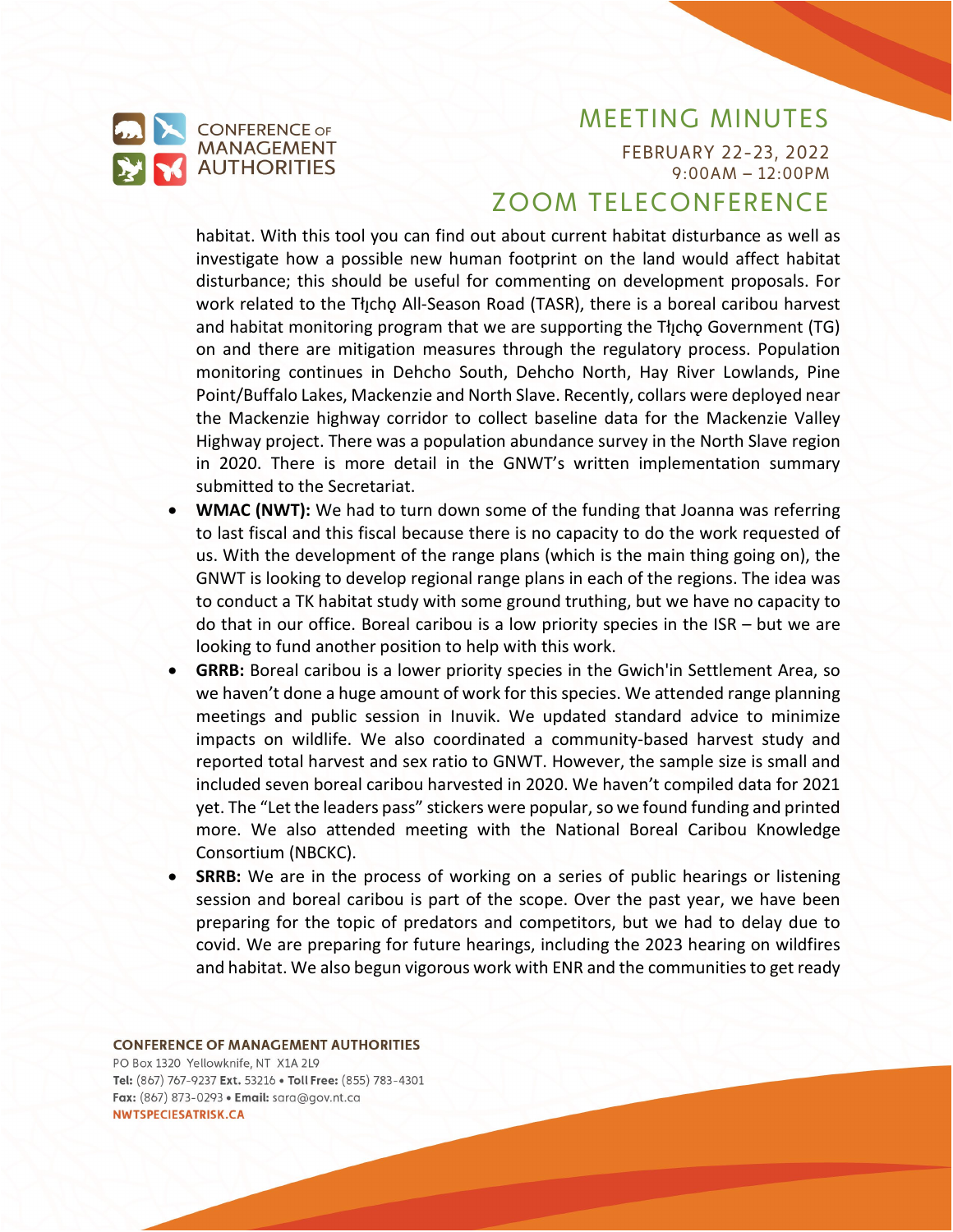

FEBRUARY 22-23, 2022 9:00AM – 12:00PM

# ZOOM TELECONFERENCE

for range planning activities including development of an atlas with geographic and cartographic group at Carleton University. We are thankful about funding for Indigenous knowledge work – but we were delayed due to the pandemic. We are considering how to use modelling in range planning work. We are also bridging with folks on barren-ground caribou cumulative effects modelling considering overlapping landscapes that boreal and barren-ground caribou live in.

- **WRRB:** The Interim Wek'eezhil Boreal Caribou Range Plan was approved by WRRB in 2021 and we are looking forward to meeting on the final range plan. Many planned activities have not had any progress, primarily due to covid. The board has been monitoring the movements of collared boreal caribou because of the TASR and ensuring that they are reviewing and commenting on Wildlife Management and Monitoring Plans (WMMPs) and water and land use permits in that area. Also, we reviewed and provided comments on the guardian program that is going to run specific to the TASR highway, monitoring along the highway including harvest along the highway. We provided comments where required.
- **ECCC:** GNWT is basically leading the range planning process. Nothing more to add.
- **KFN:** We are very involved in range planning. We had a meeting this past November focussing on the way the Marxan analysis works and are implementing new engagement tools and surveys to have members provide real time feedback.
- **NSMA:** Similar to amphibians, we had a hit for boreal caribou under the eDNA project in 2020. There is a possible chance that the eDNA was from a harvested caribou at a cabin upriver and we detected it down river. NSMA colleague Jessica Smart will be attending the southern NWT range planning meeting. NSMA conducted a TK survey on boreal caribou for southern NWT range plan.
- **SRRB:** We have been learning and hearing more and more about folks that visit the northern edge of the Sahtú region indicating that boreal are moving north. Going forward it'll be interesting to see what is happening with that distribution. Our board has supported some collars being put on caribou to understand the baseline for boreal caribou along that route in the Sahtú region. We are working with ENR for community involvement in understanding caribou from a boots on the ground perspective. Interested in WMAC saying that boreal caribou are low priority in their region with the only boreal caribou area at the southern edge. We have been hearing from Colville

#### **CONFERENCE OF MANAGEMENT AUTHORITIES**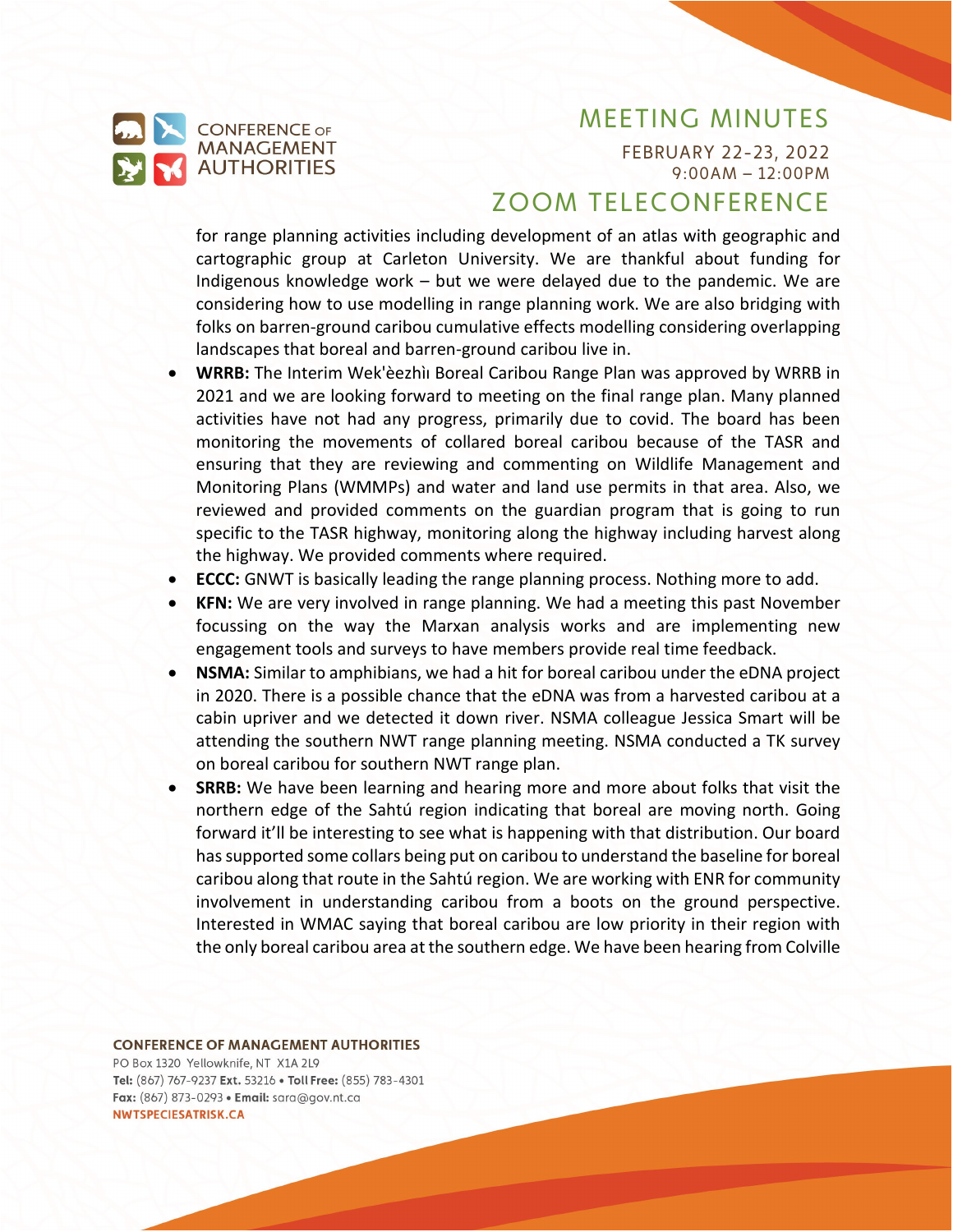

FEBRUARY 22-23, 2022 9:00AM – 12:00PM

# ZOOM TELECONFERENCE

Lake finding that boreal caribou are moving into their area, interested in hearing from ISR whether they are seeing changes over time.

• **WMAC (NWT)** – We are expecting boreal caribou and other species to move north due to wildfire. There are boreal caribou north of where they are currently shown, and there have been some unusual observations of boreal caribou on the tundra. We have heard interesting tidbits, but haven't been able to dig into it too deeply. It is not that boreal caribou is not a priority; it is just of lower priority compared to barrenground caribou calving areas. When it comes to habitat studies and handling large sums of money we are doing that for a number of other species and capacity is an issue. A point of future dialogue between WMAC (NWT) and SRRB.

### Polar Bears – WMAC (NWT) and GNWT

• **WMAC (NWT):** Polar bear work includes work with the Inuvialuit Game Council (IGC) as well. We are working with WMAC (North Slope) on a project to include integrated traditional local knowledge into the next subpopulation estimate in Southern Beaufort and Northern Beaufort populations. This project started last year, and we are using a contractor based in Alaska working with a population modeller. They did a literature review of available information on polar bear Indigenous Knowledge and the background methods for using Indigenous Knowledge (IK) in population modelling in general for wildlife species. The integrated population model is a Bayesian statistics model that will be used for the upcoming polar bear estimate. A couple more field seasons left and coming up with some coding and methodology, systematic IK interviews that don't capture all of the knowledge of the species that can feed into the model in qualitative and quantitative ways so that the number that comes out is informed by Indigenous Knowledge as well. Takes many different sources of information. That is one of the big things that we have been working on. WMAC (NWT) and IGC took turns hosting user-to-user meetings for Inuvialuit-Inupiat and Inuvialuit-Inuit. We also consulted on the proposed relisting of polar bear. WMAC-NWT participates in the Polar Bear Technical Committee (PBTC) which puts together best available information. We are leading some initiatives with WMAC-NS as part of PBTC including a paper describing how the PBTC has used Indigenous knowledge in the past and how it will use IK in the future – this also links to how SARC uses IK in status

**CONFERENCE OF MANAGEMENT AUTHORITIES**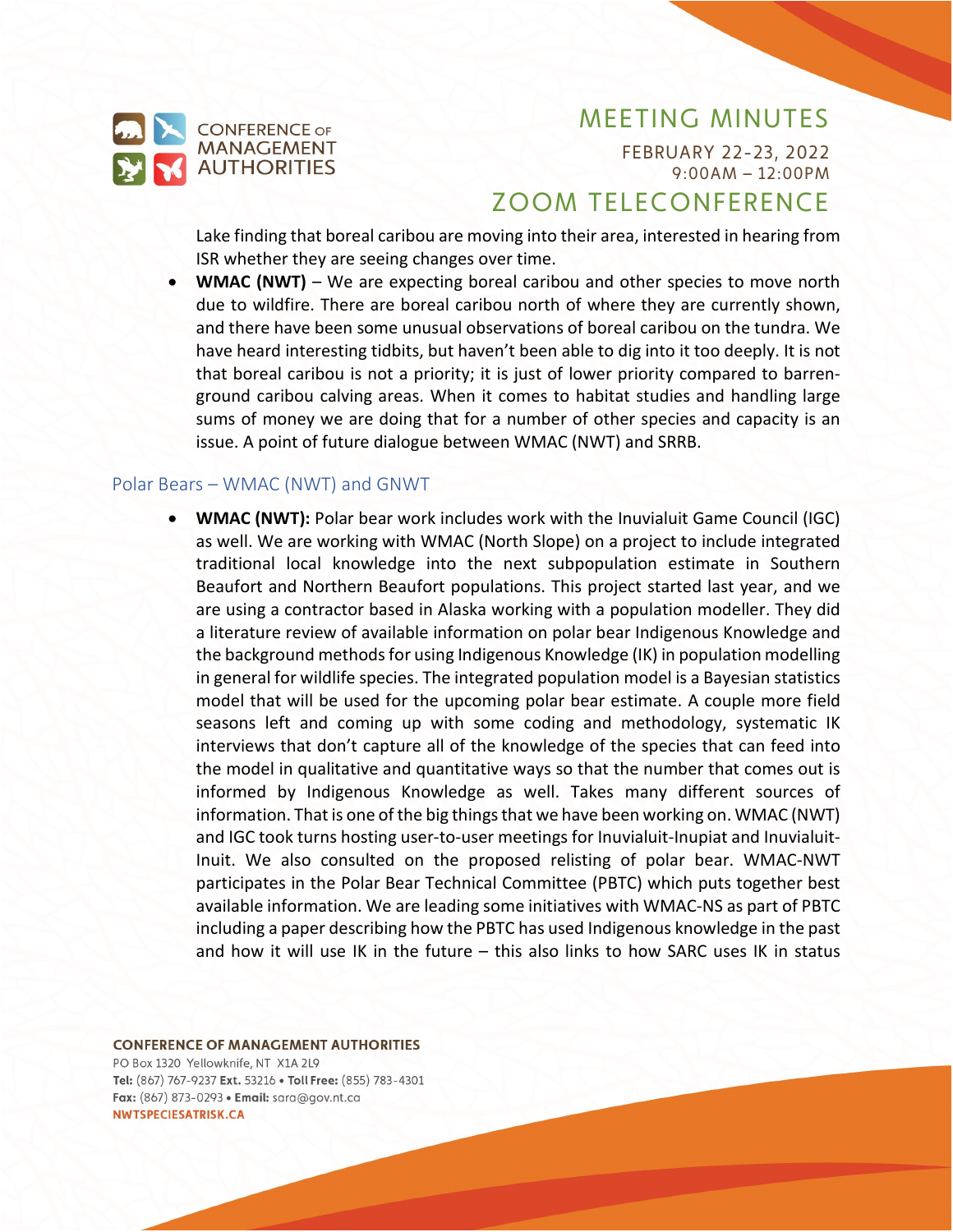

FEBRUARY 22-23, 2022 9:00AM – 12:00PM

## ZOOM TELECONFERENCE

assessments. Canada is updating the non-detrimental finding for polar bear (CITES). GNWT and WMAC used SCARF to do a pilot study on eDNA on polar bear tracks out of Uluktaktok to be able to identify by genetic material, individual markers from bears, from the snow where their tracks are. WMAC-NS put together communications materials and a nice comic that describes polar bear co-management and puts information together that comes from the TK study that we published with the Joint Secretariat, includes beautiful artwork and good communication: https://wmacns.ca/yukon-north-[slope/wildlife/nanuq/sharing](https://wmacns.ca/yukon-north-slope/wildlife/nanuq/sharing-knowledge-nanuq/)-knowledge-nanuq/

• **GNWT:** WMAC-NWT mentioned the non-detriment finding relating to CITES. Also related to CITES we provided information on harvested polar bears into the regulatory system that tracks polar bear hides and parts under CITES – that work is ongoing. We are also involved in the ongoing tracking of all human-caused mortalities in the ISR through the tag system. There is an annual report on that that goes to the WMACs and the IGC for review. We are involved in some national coordination and expert bodies that work on polar bear such as the Polar Bear Technical Committee and Polar Bear Advisory Committee. We are in the midst of working on the population survey for Northern Beaufort and Southern Beaufort using genetic mark recapture and exploring options including DNA darting, hair snag, scat and eDNA. ENR is participating in the BEARWATCH project looking at development of a low- and no-impact monitoring toolkit. It will be interesting to see how eDNA advances over the next couple of years.

#### Dolphin and Union Caribou – WMAC (NWT) and GNWT

• **WMAC (NWT):** A lot of work on Dolphin and Union caribou in the past few years because there are concerns with their population numbers. For direct harvest management actions, the council has been doing a lot of consultations with Ulukhaktok because there is new information all of the time. In 2020, a survey was done and results in 2018 showed a steep decline. We went in October 2020 and March 2021, in both of those in-person meetings we also sent out surveys. We were thinking about more intensive management actions. We heard back from the OHTC this spring, putting out community level restrictions; HTC put a non-mandatory closure to the spring harvest because that is when the caribou are migrating back to Victoria Island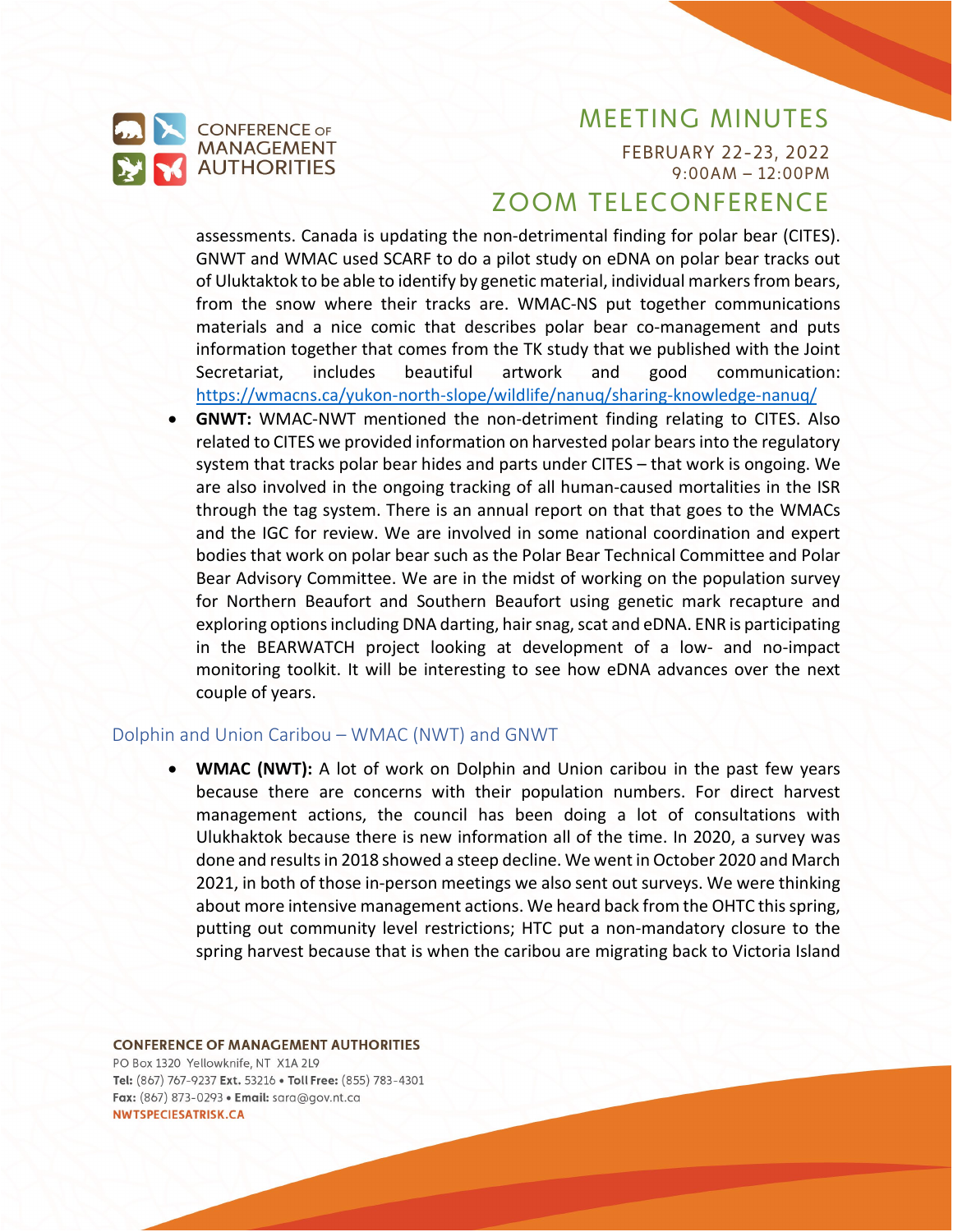

FEBRUARY 22-23, 2022 9:00AM – 12:00PM

## ZOOM TELECONFERENCE

to calve. Harvest was closed for a time period. Only 50 caribou total could be harvested – which was not a problem this year, because they only harvested about 20 caribou; caribou are not in the area. HTC also asked us to implement mandatory harvest reporting and sampling that would be implemented through a by-law in ENR's *Wildlife Act*. It is with ENR right now. In the meanwhile, to track harvest we have a community harvester conducting a mini-harvest study because our harvest study was paused a couple years ago because of covid as well as tragedies in the community, but we should be getting harvest information soon. WMAC has been acting as the main secretariat for the user to user groups. Actions include interjurisdictional meetings as Dolphin and Union caribou is a shared population with Nunavut. In July and last week we had user to user meetings that included all of the co-management partners to discuss issues. We had a 3-day meeting to share harvest observations and information, as well as information from researchers including findings related to health and TK on Dolphin and Union caribou. The caribou are being considered for uplisting federally, and community members felt information was missing, so ECCC is developing an addendum to the 2017 COSEWIC report. WMAC is working with partners to make that addendum accurate and correct. There is a TK project to review old interviews done by ENR from 2011-2013. It has been a while, but we have a contractor with the University of Calgary to finalize that report and make recommendations.

- **GNWT:** There has been community-based work on caribou health and condition, including annual interviews about population movements and health. We are hoping to deploy collars on Victoria Island in 2022. On the predator front, there is a collaboration beginning with academic researchers on grizzly bear diet and camera trapping for grizzly bears. Ongoing program of wolf sample collection as well.
- **ECCC:** ECCC is waiting to see how the Addendum piece evolves. Aiming to bring it to NWMB in June as part of the package with the proposed up-listing.

#### Wood Bison - GNWT, TG, WRRB

• **GNWT:** Management plans for each of three bison herds were previously completed and collaboration on bison management primarily takes place through the working groups. The Mackenzie Working Group met twice, the Nahanni Working Group met

### **CONFERENCE OF MANAGEMENT AUTHORITIES** PO Box 1320 Yellowknife, NT X1A 2L9

Tel: (867) 767-9237 Ext. 53216 . Toll Free: (855) 783-4301 Fax: (867) 873-0293 · Email: sara@gov.nt.ca NWTSPECIESATRISK.CA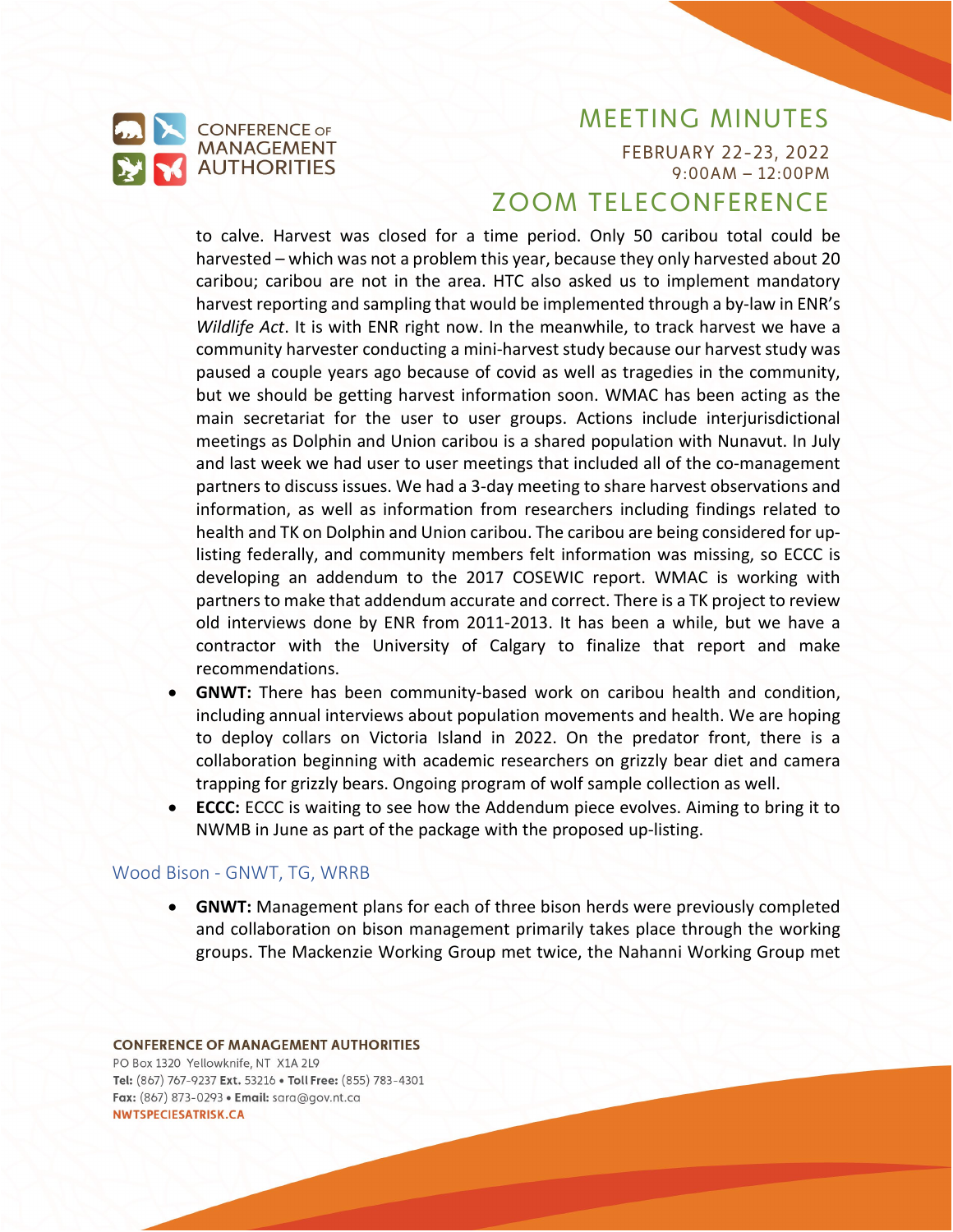

FEBRUARY 22-23, 2022 9:00AM – 12:00PM

## ZOOM TELECONFERENCE

once, and the Slave River Lowland Working Group met once last year as well. They will all meet again in 2022 on implementing those herd plans. This past year we implemented changes to re-open Mackenzie harvest which was closed after a big population decline; now the herd seems to be recovering. We will continue to work with communities (Fort Liard, Nahanni Butte and Fort Providence) where there are problems with bison in communities and help facilitate harvest in communities, including facilitating use of ENR facilities to butcher meat for community use in Fort Liard and buying meat handling equipment for use in Nahanni Butte . This helps reduce bison problems in the community. Ecology North did a project funded by SCARF to develop a teacher's guide and learning materials as part of their growing group of education materials and will be distributing to educators. ENR also shared information on wood bison via social media. ENR has also done work on population estimates and health monitoring. Every summer ENR monitors for Anthrax. We did not find anthrax this past summer. We also take samples of harvested animals and road kill. We will continue to monitor the Bison Control Area. Research wise, we are partnering with the University of Laval and the University of Saskatchewan on the Sentinel North project studying habitat selection and relationships between wood bison, moose, boreal caribou and predators like wolves and bears in the boreal forest. The project is underway with collars deployed in 2021 in Mackenzie range. This will help us learn a lot about bison and habitat selection and what influences wood bison survival. In addition to the NWT partners, we also collaborated with external parties like Parks Canada, Alberta, Yukon and the IUCN Bison Specialist Group.

- **WRRB:** WRRB participates in the Mackenzie Bison Working Group and we did meet a couple of times in 2021. WRRB approved the reopening of the Mackenzie harvest closure in place since 2012. There has also been Tlicho highway work to monitor bison and habitat. The Board approved wildlife research collaring bison for monitoring and management purposes including 26 collars (some with cameras).
- **KFN:** Unable to attend meeting. Will have observers go out with ENR to do a count.
- **NSMA:** NSMA also participates in the working group. We had four tags for bison. We provided funds to set up a community hunt, once back half of each bison was distributed to the broader NSMA membership. One member went out, three tags planned for the next month. Hunt ends mid-March. This has been an interesting

#### **CONFERENCE OF MANAGEMENT AUTHORITIES**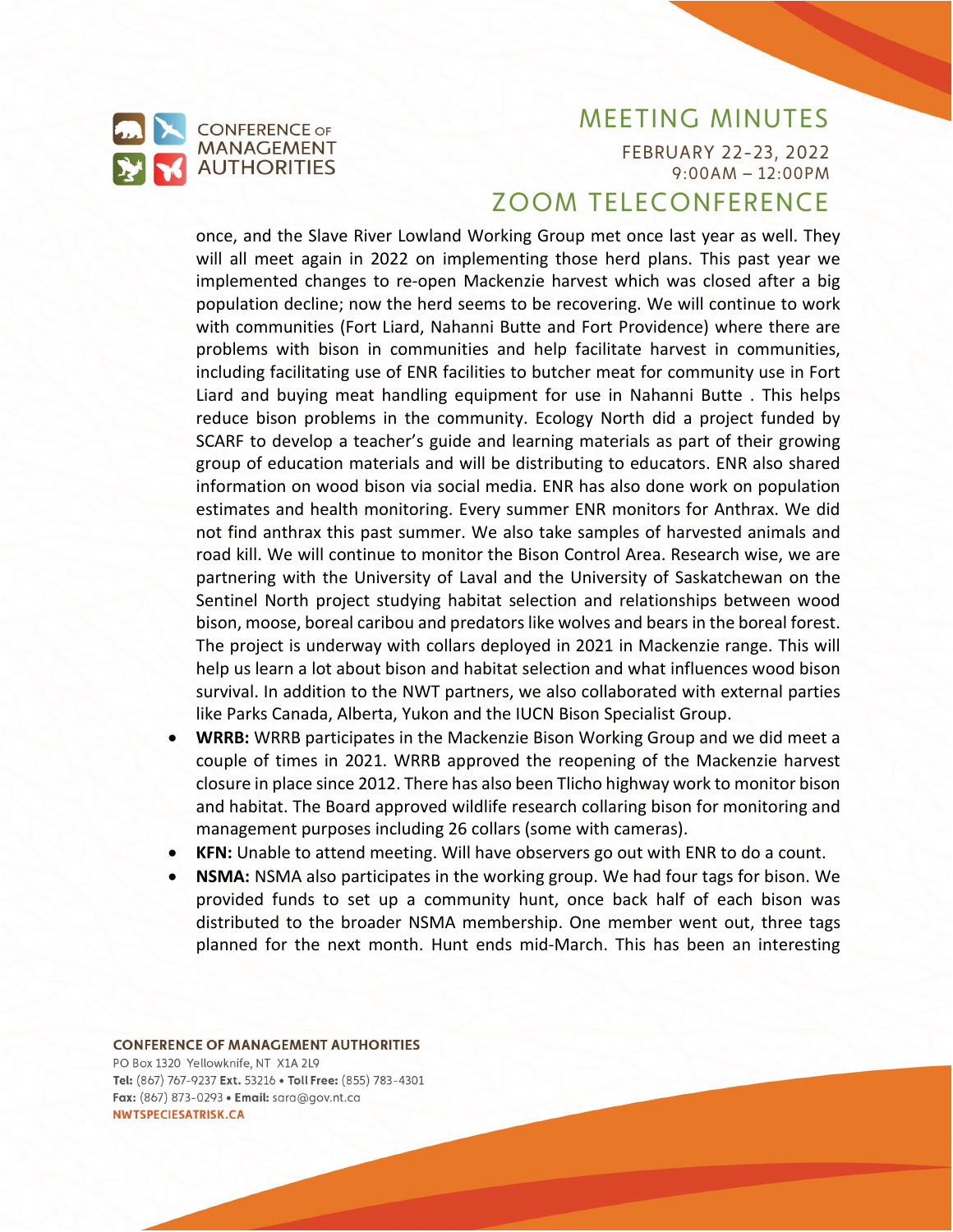

FEBRUARY 22-23, 2022 9:00AM – 12:00PM

# ZOOM TELECONFERENCE

program and members were really happy with the broader distribution of this food source.

- **GRRB:** question for GNWT did you report anything for bison in Nahanni Butte?
- **GNWT:** Nahanni Butte is where we bought meat handing equipment to help use tags to reduce bison in the community.
- **GRRB:** I visited the community and we stayed at the motel, there was huge bison nudged against the window that scared me. We heard from a lot of local people that visitors shouldn't startle bison because they rub against things and damage homes or vehicles. Wanted to look at some means of harvesting more bison to subsidize food needs. Wondering if more came from that.
- **GNWT:** This is an ongoing issue in those communities, and we are always working with those communities to help or find ways to discourage bison from coming into the town and maintain safety. Addressed in the herd management plan for that herd. Reducing human-bison conflict and reducing negative interactions in Liard and Nahanni Butte are part of that plan. As the working group meets (they are new only met a couple/three times), they talk about how to deal with bison in the community and there will be tags available and we will talk to them about to use them to reduce conflict in the community.
- **SRRB:** Question on monitoring bison. Do you have any idea if some bison have gone up the Mackenzie Valley road past Wrigley? I heard a report of a bison being seen on the side of the road.
- **GNWT:** Bison are not usually that far north. We had some beside check points on the Fort Simpson Highway, but that is the farthest north we've seen them. If you have a photo or a date that would be helpful.
- **SRRB:** We have seen muskox too.

#### Bats – GNWT, WRRB, TG, SRRB (+GRRB)

• **GNWT:** There has been some work going on in collaboration with the University of Alberta on acoustic monitoring for bats including in the Sahtú which we have supported. Part of that University of Alberta research project will look at how bat behaviour changes with latitude with regard to sunset and sunrise. The Species and Habitat Viewer has information on at risk bats and their habitat. We have been doing

#### **CONFERENCE OF MANAGEMENT AUTHORITIES** PO Box 1320 Yellowknife, NT X1A 2L9 Tel: (867) 767-9237 Ext. 53216 . Toll Free: (855) 783-4301

Fax: (867) 873-0293 · Email: sara@gov.nt.ca NWTSPECIESATRISK.CA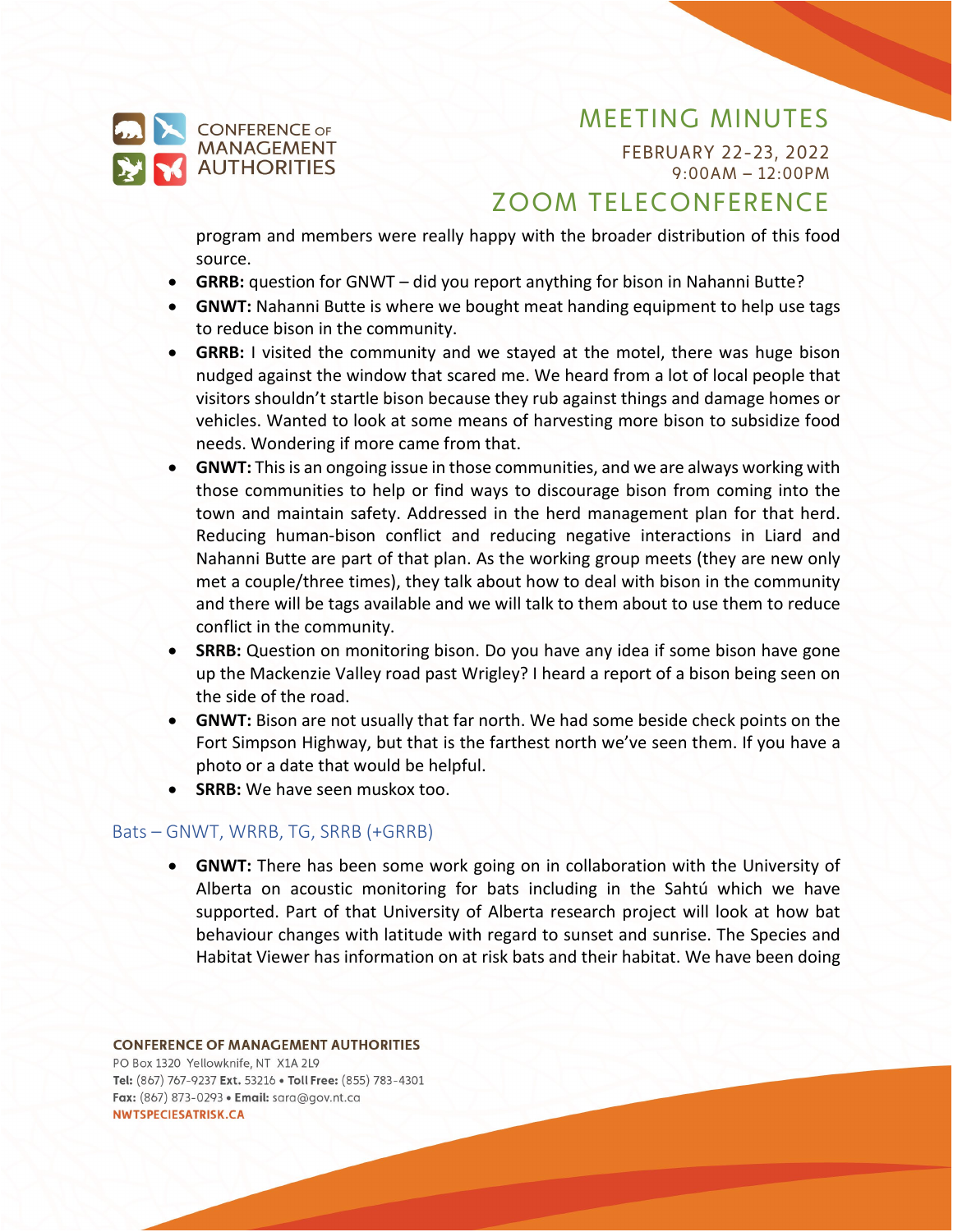

FEBRUARY 22-23, 2022 9:00AM – 12:00PM

# ZOOM TELECONFERENCE

ongoing summer monitoring at four little brown myotis maternity sites including Fort Smith, Kakisa, Hay River and Fort Providence. We are banding bats and looking at colony size and reproduction. We have also done acoustic monitoring opportunistically over the years. This year we initiated more systematic acoustic monitoring according to the North American Bat Monitoring Program protocol. We worked with partners to establish monitoring in seven different grid cells, doing stationary point surveys and mobile surveys for bats. We are hoping it will be ongoing. We were also involved in acoustic monitoring work in Thaidene Nëné – some bat recorders were put out there as well in 2021. There has been some work developing a training material module for deploying acoustic units including recorders. With regard to bat health, we participate in various coordinating groups primarily focused on white-nose syndrome (WNS). We test for WNS when dead bats are submitted, or when handling bats. There is no WNS in the Northwest Territories yet and we follow safe handling procedures to help prevent human-caused spread. There was a report that was published last year on the NWT Climate Change Vulnerability Assessment that addressed climate change as a threat to bats and other species – this document is available online. On the climate change front, ENR filled a new staff position for a Climate Change Ecologist. The Climate Change Ecologist will be working on a climate change adaptation plan for wildlife. There were a series of social media posts on the ENR Facebook page, every year we do bat promotion during Bat Week (last week of October). We gave public presentations on bats and WNS. Ecology North also did some social media on bats.

- **WRRB:** WRRB has done limited work on bats. We have primarily provided information on bats through website and social media posts. During Bat Week we did several posts on Facebook to promote reporting observations.
- **SRRB:** We worked with ENR on deploying and picking up bat monitors. We are really motivated to find bats in our area, in addition to the bats that have been recorded in the mountains.
- **GRRB:** We have four bat detectors, three out this past summer; one has a loose connection, so we didn't put it out. We haven't had a chance to look at the data. We don't have a good analysis program to do that. Takes a lot of time. I saw my first bat in Inuvik, it flew down my driveway. I didn't have a bat detector out, so I put one out. I haven't had a chance to look yet. There was a report from Faye in ENR of a bat in

#### **CONFERENCE OF MANAGEMENT AUTHORITIES**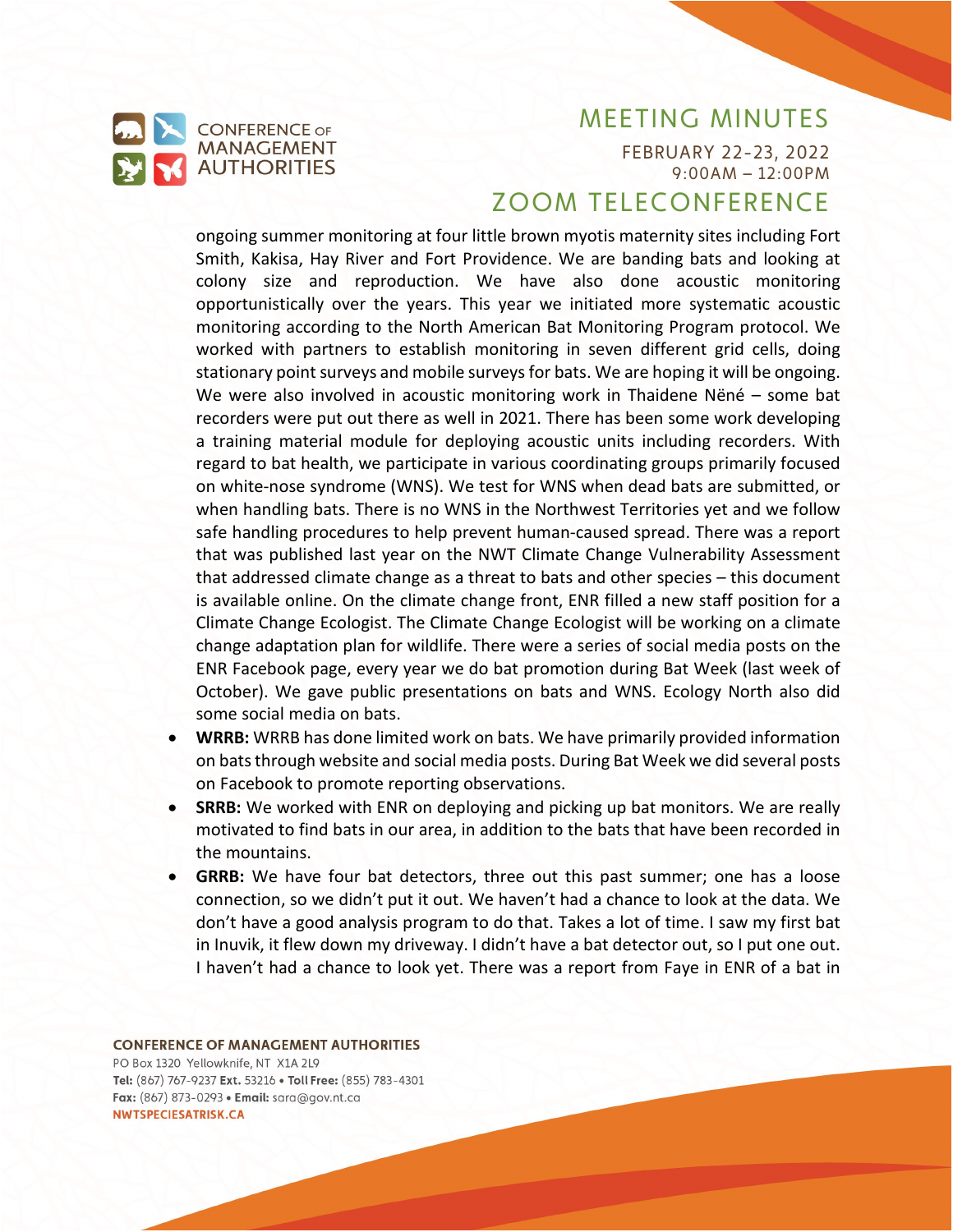FEBRUARY 22-23, 2022 9:00AM – 12:00PM

# ZOOM TELECONFERENCE

town on October 8, 2021; the temperature was around 5 degrees. Surprised that they were out but we'll put a detector out.

- **KFN:** No updates for bats this season. We would be interested to get involved in banding and monitoring stations in and around Hay River. Joanna will reach out to Joseph. Irene from KFN was out with ENR last summer helping put out bat detectors.
- **NSMA:** We are slowly getting involved in bat monitoring. Jessica Smart is working with Sam Haché (CWS) looking at how NSMA could implement bat monitoring in guardian work. NSMA applied to AFSAR for a few bat recorders hoping to set up at Old Fort Rae. We had a community trip out to Old Fort Rae and we found a dead bat that we sent to ENR who confirmed it was a little brown myotis. We are looking forward to setting up recorders to determine other bat species that may be present.
- **GRRB:** I have seen a few bats in Nova Scotia. Interesting because when you see one you know it is a bat because it is a little creature that flies like a dishwasher with wings. It bounces all over the place. What I wanted to ask was, I hear a lot about acoustics and monitoring and bat detectors. Has anyone put out bat houses to provide habitat?
- **GNWT:** Regarding bat houses, there are lots of bat houses in the Southern NWT. For example, at the Lady Evelyn falls campground near Kakisa there is a maternity colony in a bat house. There are lots of places in that region where people have put up bat houses in that community as an effort to encourage bats to move out of their buildings. Kakisa and Fort Smith homeowners are using bat houses. A few years ago, with help from federal funding, we conducted a bats in buildings outreach program that helped people build bat houses and put them up. In the Sahtú, there was a bat house building workshop that combined bat house and education outreach. There have been workshops like that in Yellowknife and Hay River as well. Not sure if bat houses have made it further north. There has been a lot of interest in putting bat houses up in about the last 5-years. When people contact ENR we share information on bat houses.
- **NSMA:** Have bat houses worked for homeowners?
- **GNWT:** We don't have systematic information on whether bat houses have helped homeowners. Last summer when we were working in the South Slave area, we did see bats using some bat houses. But I don't know how many are occupied or if they have been taken up by maternity colonies.

#### **CONFERENCE OF MANAGEMENT AUTHORITIES**

**CONFERENCE OF MANAGEMENT AUTHORITIES**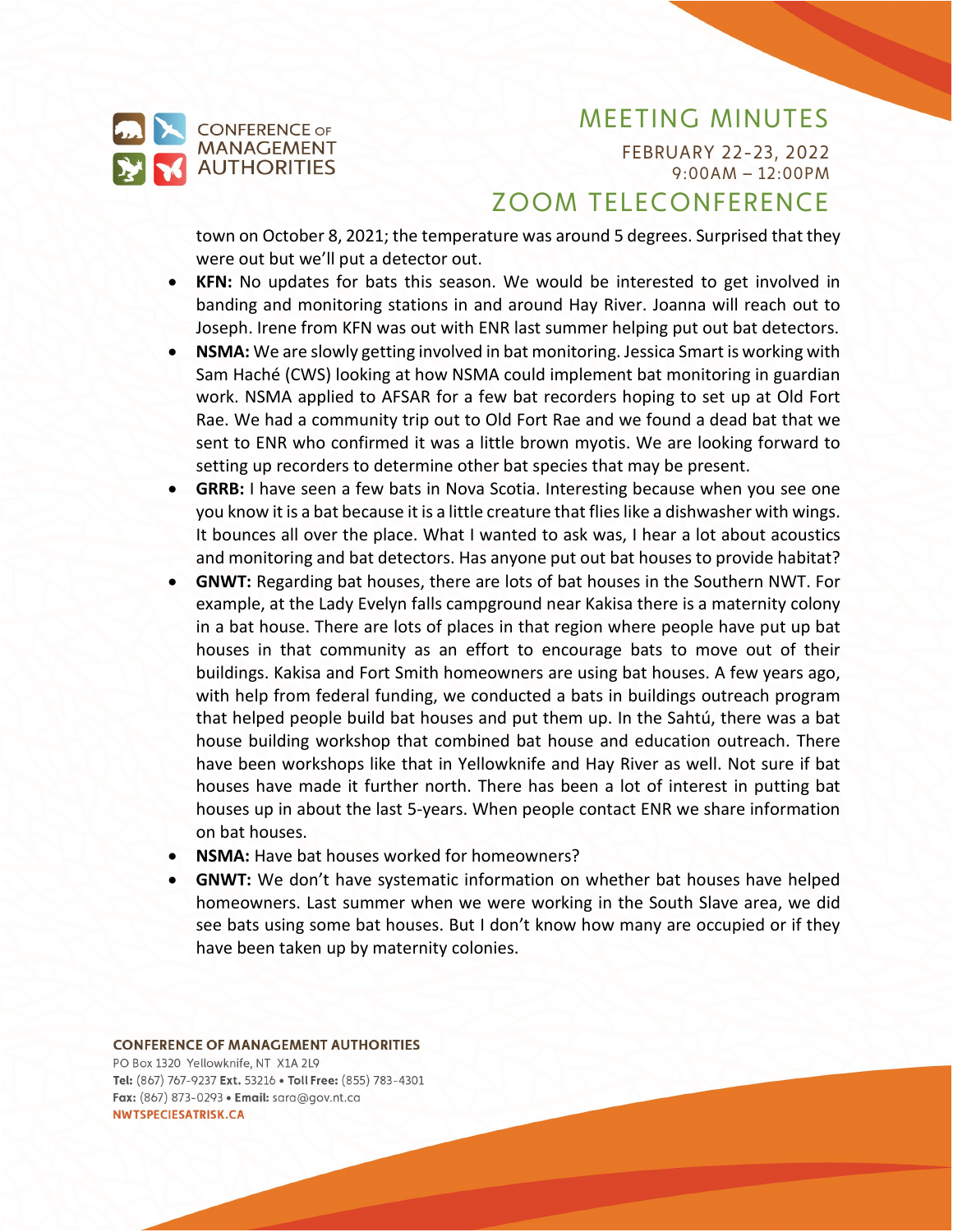

FEBRUARY 22-23, 2022 9:00AM – 12:00PM

# ZOOM TELECONFERENCE

• **GRRB:** I think I do have a bat box kit, so I could put one up.

#### Barren-ground Caribou – All Management Authorities

• **GNWT:** Barren-ground caribou management is done under herd specific management plans. The Advisory Committee for Cooperation on Wildlife Management (ACCWM) has management plans for Cape Bathurst, Bluenose-East, and Bluenose-West. BQCMB also has a management plan. We support and use those plans for primary guidance. The Bathurst Caribou Advisory Committee met in December 2021. We increased support for Indigenous led on-the-land monitoring programs for the Bathurst and Bluenose-East herds. We secured funding from ECCC to help with costs of surveys (composition and fall transect). We have monitored population size in 5 barren-ground caribou herds (Tuktoyaktuk Peninsula, Cape Bathurst, Bluenose-West, Bluenose-East, and Bathurst) via photographic surveys in June or July every 3 years, the last of these in 2021. Additional monitoring includes seasonal composition surveys to monitor calf:cow ratios, bull:cow ratios, calf productivity in June, and assessment of collar-based cow survival. We are working with the Government of Nunavut on monitoring the Beverly herd. For predators, we assessed wolf abundance on the Bathurst and Bluenose-East ranges in winter (2020 survey and biomass equations). We are also collaring wolves (Bathurst, Bluenose-East, and Beverly) to learn more about tundra wolf ecology. We contracted Don Russell and company to assess trends in climate variables and their associations with caribou demographics. We initiated a collaborative cumulative effects assessment, including potential effects of climate change, for the ranges of the Bluenose-East, Bluenose-West and Cape Bathurst herds. We supported a graduate student project on caribou responses to mine winter roads that was just completed. Following reports of poor caribou hunting practices, we hosted a meeting on hunting practices. We are implementing the Bathurst Caribou Range Plan and are working on habitat conservation initiatives. A hunter education program was developed for resident and non-resident hunters; a pilot project to use it as a credit course in high schools is beginning. There has also been public messaging on topics like identifying sex, mobile zone, taking only what you need, including press releases and social media.

**CONFERENCE OF MANAGEMENT AUTHORITIES**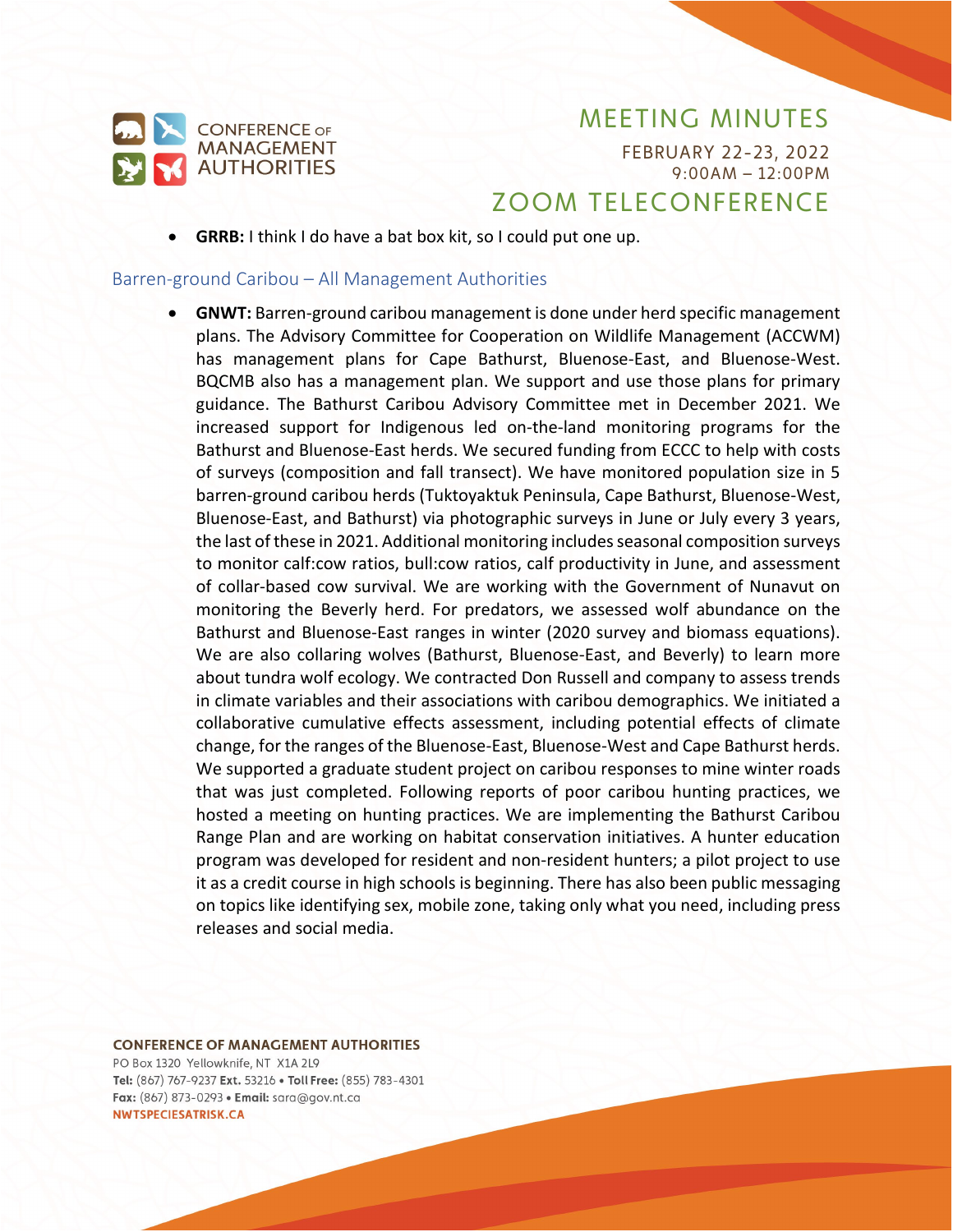

FEBRUARY 22-23, 2022 9:00AM – 12:00PM

# ZOOM TELECONFERENCE

- **WMAC (NWT):** Our primary activities for barren-ground caribou involve ACCWM and implementing the Taking Care of Caribou Management Plan. This includes an annual tour to the communities to collect local knowledge and provide an update on species at risk. We're involved with predator monitoring, grizzly bear hair snagging on Inuvik Tuktoyaktuk Highway monitoring program. We continue to do annual reviews of harvest limits based on information that we get, as well as work with IGC on bylaws including Total Allowable Harvest. Partnering with ALCES cumulative effects assessment project, including attending training workshops – ongoing project.
- **GRRB:** We advised research and regulatory applications on best management practices and harvest surveys were conducted in a long-term study – most of the information was on Porcupine caribou. Information from harvesters on health, status and movements was presented to ACCWM. GRRB implemented actions and worked with ACCWM on the Taking Care of Caribou Management Plan. We distributed the "Let the leaders pass" stickers although some public outreach was suspended due to covid.
- **SRRB:** Our main focus was working on supporting submissions from parties to the 2021 public listening session with a focus on caribou relations with other wildlife including predators and competitors and also working with the ACCWM. We have had to delay public listening sessions due to covid. However, we are hopeful that we will be able to convene in the next couple of months. Future sessions will focus on wildfires and climate change, as well as caribou and the mixed economy. We will be addressing all three ecotypes of caribou that live in or travel through the Sahtú. Communities are working on their plans as proposals to submit to public listening sessions. Some of these things are in the works. Following from the 2020 public listening sessions, judicial review is underway; several parties in the CMA are going to be participating in that judicial review.
- **WRRB:** WRRB participates in annual Advisory Committee for Cooperation of Wildlife Management (ACCWM) status meeting and implementation of appropriate management actions for the Cape Bathurst, Bluenose-West, and Bluenose-East caribou herds. Also participated in revisions to the Taking Care of Caribou management plan. WRRB was part of completing the Bathurst Caribou Management Plan and participated in the first annual Bathurst caribou status meeting. Supported and participated in the 2021 Ekwò Nàxoède K'è Program at Kok'èetì (Contwoyto Lake).

#### **CONFERENCE OF MANAGEMENT AUTHORITIES**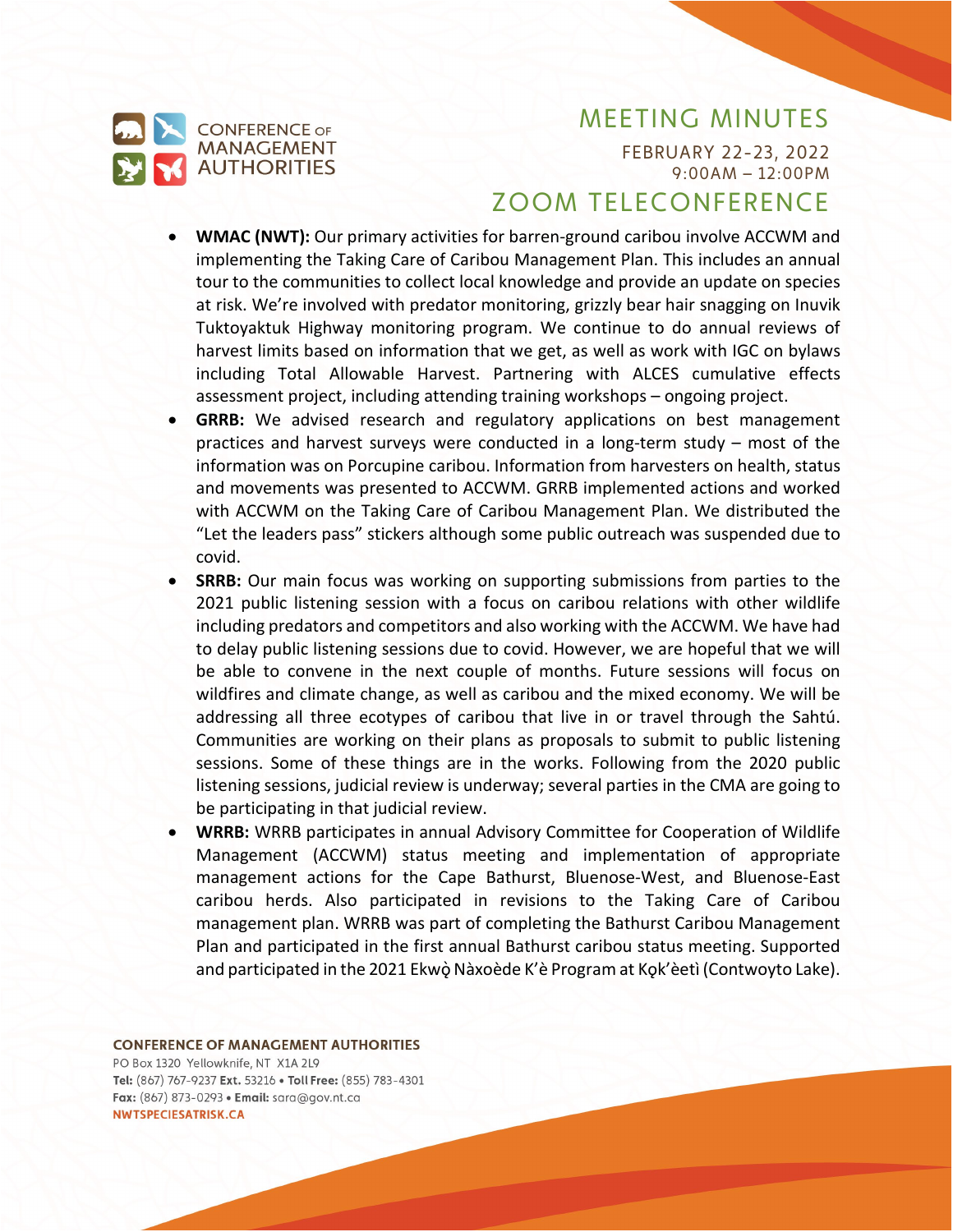

FEBRUARY 22-23, 2022 9:00AM – 12:00PM

## ZOOM TELECONFERENCE

Participates in the ongoing development of the Caribou Guardians Coalition. Much of the Board's work is through ACCWM or Bathurst Caribou Advisory Committee. Continued support of ground-based wolf harvest and review of annual wolf control program report. Participates in meetings that are related to the Bathurst caribou range plan where they are considering Bathurst caribou habitat.

- **ECCC:** Update was provided yesterday.
- **KFN:** The barren-ground caribou range doesn't really impact KFN.
- **NSMA:** NSMA sits on the Bathurst Caribou Advisory Council, and we attended several meetings. In December and January, there was work to develop an action plan including winter road monitoring. Last year we started up a monitoring program as part of our guardian program to monitor from Yellowknife to the mines. Guardians drove up to Diavik with a booklet with input from ENR and TG. Members were typically observing and reporting what they saw including illegal harvesting (gut piles, large carcasses not taken back), and anything else they felt necessary to report. Safety is always a priority so NSMA didn't do any enforcement, just reporting. There were three trips this season and trips planned coming up in the next month. We are building our guardianship program. NSMA attended the respectful harvest workshop. Key messages heard were how do we report to ENR, how can guardians report to ENR, how to report to communities. NSMA staff participated in the June calving surveys when members were not able to go. It was a good experience to understand how the surveys were done and how the data is used.
- **BQCMB:** The BQCMB Board is multi- jurisdictional at a community and government level. Over the next year we will be updating and revising the management plan for the Beverly and Qamanirjuaq herds. Elements are similar to the NWT Recovery Strategy, including monitoring, habitat protection, harvest management, education, filling info gaps. GNWT is involved in monitoring through the Beverly collaring program and some surveys. The Government of Nunavut does population surveys for both herds on the calving grounds. We are hoping for a population survey of the Qamanirjuaq herd in June 2022. Ongoing focus has been on the Nunavut Land Use Plan that has been underway since 2010 or so. There was supposed to be regional public meetings on the 2021 draft land use plan last fall, delayed now until perhaps next fall. A lot of the work we do is possible only thanks to outside funding including from WWF-Canada for our harvest reporting project in Kivalliq region. However,

#### **CONFERENCE OF MANAGEMENT AUTHORITIES**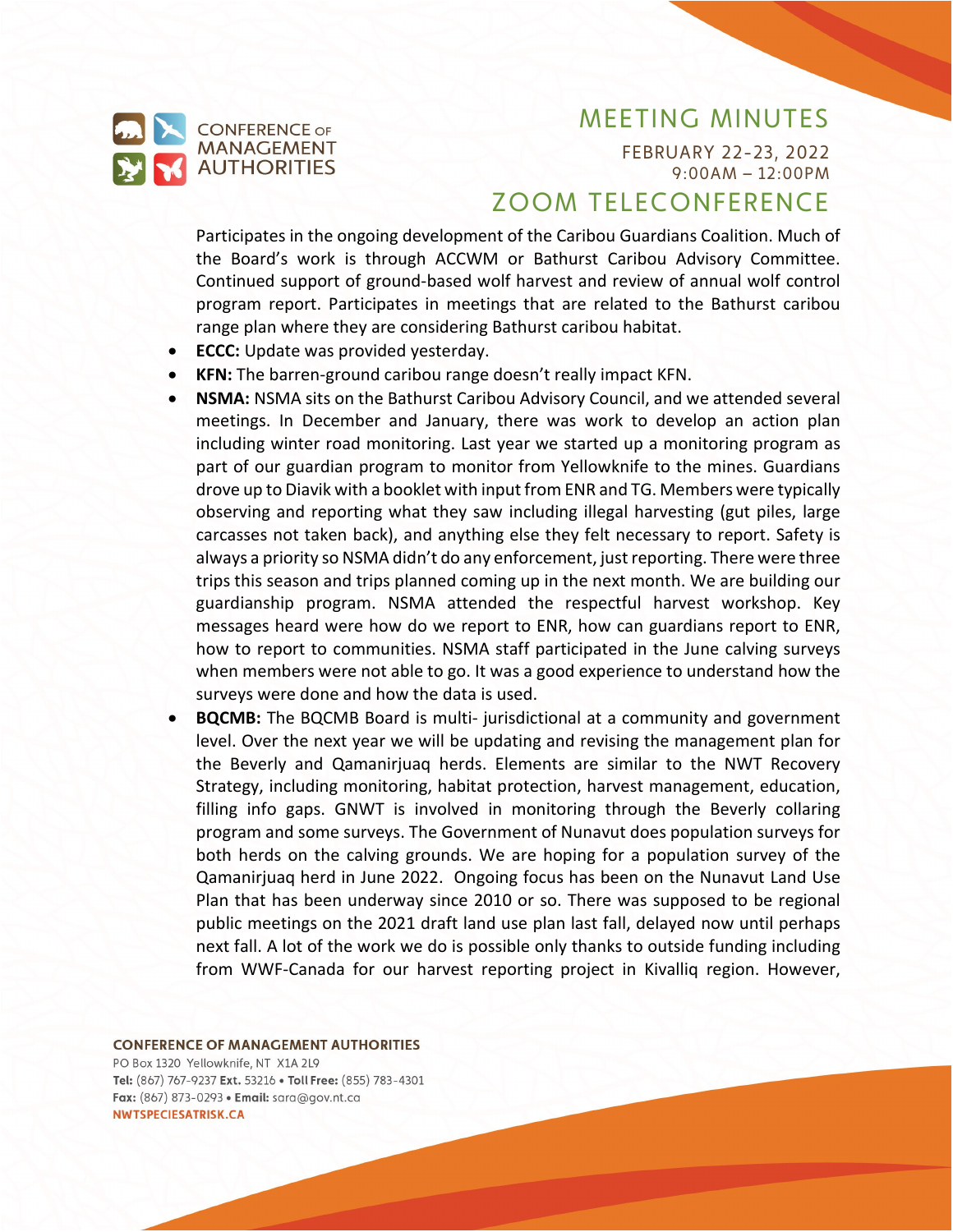

FEBRUARY 22-23, 2022 9:00AM – 12:00PM

# ZOOM TELECONFERENCE

progress since fall 2019 has been hindered due to a lack of in-person meetings, so we will update our plans next year. There has been effort over several years working with ECCC on the federal species at risk listing, resulting in BQCMB support for listing. We also have a big role in communications including newsletters issued twice each year. With regard to the Tibbitt to Contwoyto winter road, we are raising alarm on disrespectful harvest. Additional education and communication projects are dependent on funds from outside sources. Incoming Executive Director (Tina Giroux-Robillard) will be starting in April. A lot of what we hope to do in the near future is to increase involvement with communities and supporting our own community representatives. The Board has representatives from only 8 communities and over 20 communities harvest from the herd. We had hoped to get funding from outside sources to do more community engagement work, including from SCARF but that was denied. BQCMB is not a land claims-based board and we have limited funding and capacity.

### 15.Next Meeting – led by Jody Pellissey (Chairperson)

*Overview of upcoming meetings.*

• **May 24-26, 2022** in Yellowknife as a blended approach with call-in options.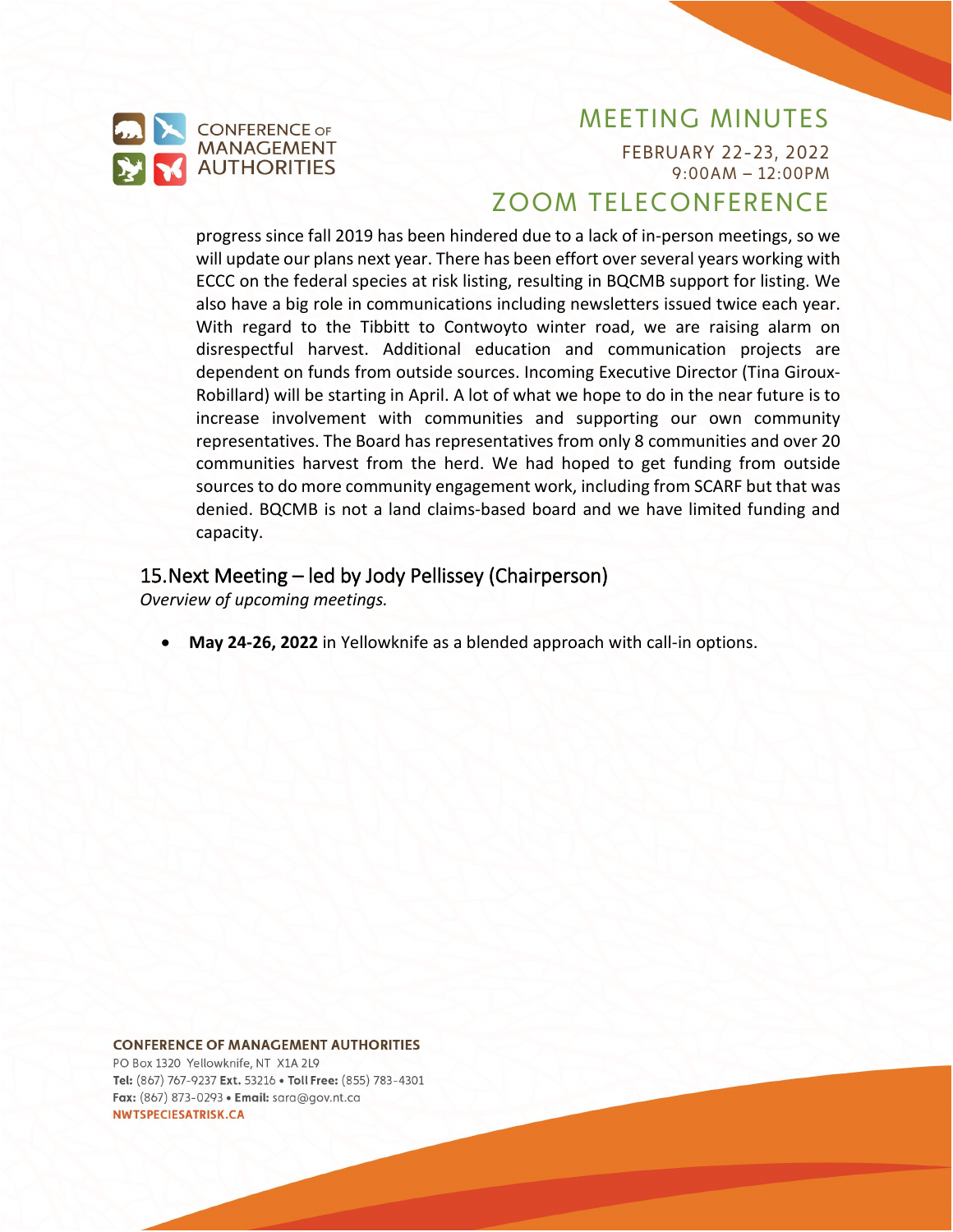

FEBRUARY 22-23, 2022 9:00AM – 12:00PM

# ZOOM TELECONFERENCE

### Species at Risk Workplan – At a Glance

*The table below outlines the CMA/SARC workplan over the next 5-years and includes type of activity and species.*

| Year | <b>Activity</b>                      | <b>Species</b>                                      |
|------|--------------------------------------|-----------------------------------------------------|
| 2021 | Listing                              | Listing of northern mountain caribou (29 July 2021) |
|      | Assessment                           | Polar bear (re-assessment)                          |
|      | <b>Progress Reporting and Review</b> | <b>Hairy braya</b>                                  |
| 2022 | Listing                              | Polar bear (add another 10-year term)               |
|      | Assessment                           | Peary caribou (re-assessment)                       |
|      |                                      | Boreal caribou (re-assessment)                      |
|      |                                      | Peregrine falcon                                    |
|      | Progress Reporting and Review        | <b>Boreal caribou</b>                               |
|      |                                      | Amphibians (Northern leopard frog and Western toad) |
|      |                                      | Polar bear                                          |
| 2023 | Assessment                           | American White pelican                              |
|      |                                      | Dolphin and Union caribou (re-assessment)           |
|      | Progress Reporting and Review        | Dolphin and Union caribou                           |
|      | Management Plan/Recovery<br>Strategy | Northern mountain caribou (management plan)         |
| 2024 | Assessment                           | Hairy braya (re-assessment)                         |
|      |                                      | Muskrat                                             |
|      | Management Plan/Recovery<br>Strategy | Peary caribou                                       |
| 2025 | Assessment                           | Northern leopard frog (re-assessment)               |
|      |                                      | Western toad (re-assessment)                        |

#### **CONFERENCE OF MANAGEMENT AUTHORITIES**